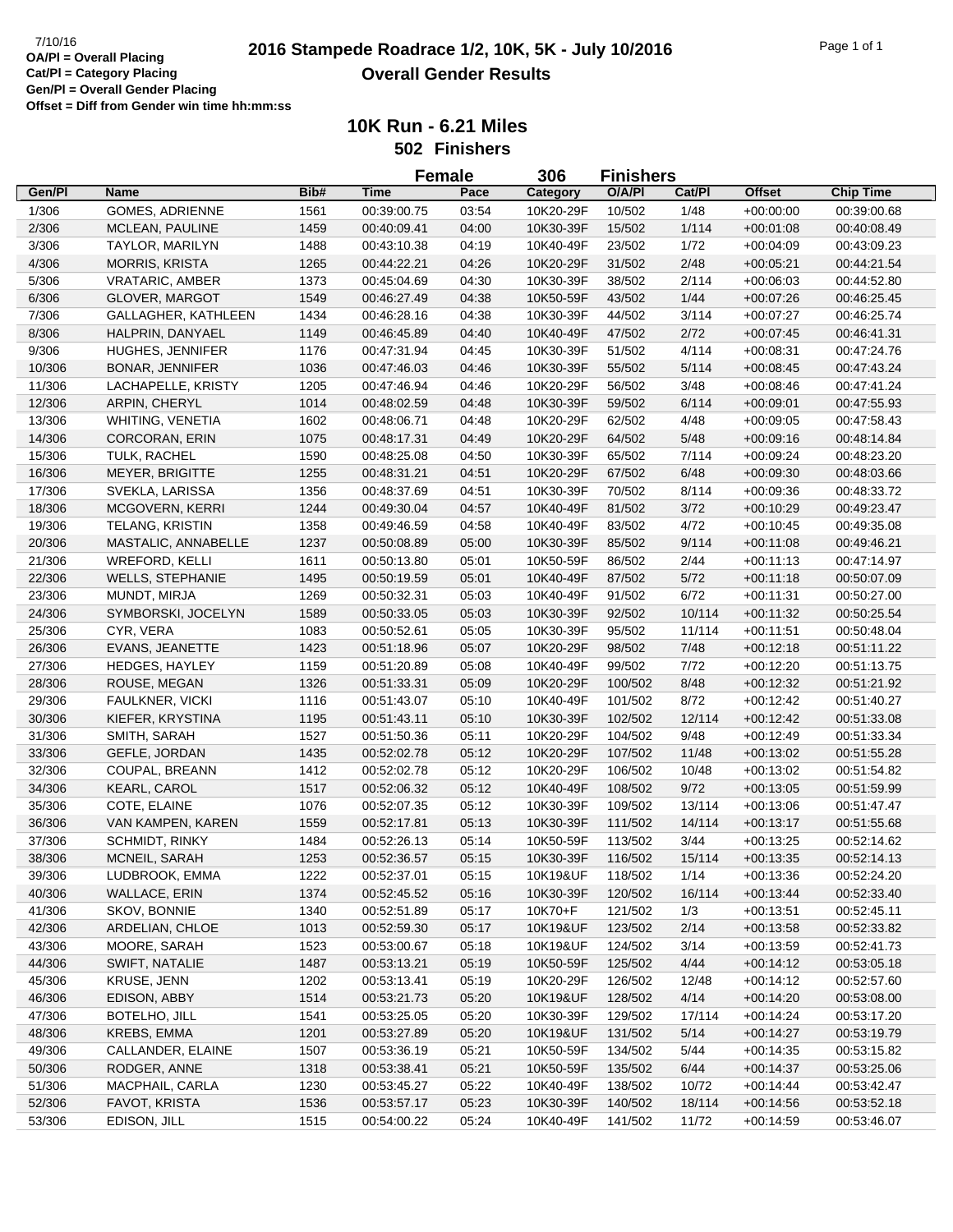**10K Run - 6.21 Miles 502 Finishers**

|         |                           |      | <b>Female</b> |       | 306       | <b>Finishers</b> |        |               |                  |
|---------|---------------------------|------|---------------|-------|-----------|------------------|--------|---------------|------------------|
| Gen/Pl  | <b>Name</b>               | Bib# | <b>Time</b>   | Pace  | Category  | O/A/PI           | Cat/Pl | <b>Offset</b> | <b>Chip Time</b> |
| 54/306  | LUDBROOK, MICHELLE        | 1224 | 00:54:03.31   | 05:24 | 10K40-49F | 143/502          | 12/72  | $+00:15:02$   | 00:53:49.92      |
| 55/306  | CARRIER-ROBB, DOMINIQUE   | 1508 | 00:54:11.45   | 05:25 | 10K30-39F | 145/502          | 19/114 | $+00:15:10$   | 00:54:00.51      |
| 56/306  | MCLEAN, BARBARA           | 1535 | 00:54:13.67   | 05:25 | 10K30-39F | 146/502          | 20/114 | $+00:15:12$   | 00:54:04.09      |
| 57/306  | MEYERS, ANNALISE          | 1522 | 00:54:20.94   | 05:26 | 10K30-39F | 147/502          | 21/114 | $+00:15:20$   | 00:54:01.41      |
| 58/306  | ARNOTT, JILL              | 1400 | 00:54:24.50   | 05:26 | 10K30-39F | 149/502          | 22/114 | $+00:15:23$   | 00:54:18.10      |
| 59/306  | <b>VERBONAC, MARIA</b>    | 1372 | 00:54:38.60   | 05:27 | 10K50-59F | 152/502          | 7/44   | $+00:15:37$   | 00:54:23.36      |
| 60/306  | FRIEDT, COLETTE           | 1431 | 00:54:41.14   | 05:28 | 10K50-59F | 153/502          | 8/44   | $+00:15:40$   | 00:54:25.89      |
| 61/306  | PLAYFAIR, CRYSTAL         | 1306 | 00:54:44.43   | 05:28 | 10K30-39F | 155/502          | 23/114 | $+00.15.43$   | 00:54:22.33      |
| 62/306  | PARTRIDGE, STEPHANIE      | 1299 | 00:54:54.25   | 05:29 | 10K30-39F | 158/502          | 24/114 | $+00:15:53$   | 00:54:52.88      |
| 63/306  | CARTERI, PAM              | 1059 | 00:54:58.19   | 05:29 | 10K30-39F | 160/502          | 25/114 | $+00:15:57$   | 00:54:40.76      |
| 64/306  | TROTTIER, CHANTAL         | 1363 | 00:55:09.92   | 05:30 | 10K20-29F | 163/502          | 13/48  | $+00:16:09$   | 00:55:03.84      |
| 65/306  | <b>RENTON, CHRISTY</b>    | 1314 | 00:55:15.41   | 05:31 | 10K30-39F | 165/502          | 26/114 | $+00:16:14$   | 00:54:53.10      |
| 66/306  | <b>ERIKSEN, TORGYN</b>    | 1113 | 00:55:15.52   | 05:31 | 10K40-49F | 166/502          | 13/72  | $+00:16:14$   | 00:54:52.91      |
| 67/306  | MEYER, JULIE              | 1256 | 00:55:21.85   | 05:32 | 10K30-39F | 167/502          | 27/114 | $+00:16:21$   | 00:55:01.48      |
| 68/306  | HARVIE, ALLISON           | 1156 | 00:55:29.54   | 05:32 | 10K40-49F | 169/502          | 14/72  | $+00:16:28$   | 00:55:18.36      |
| 69/306  | <b>CLOWSER, CHRISTINE</b> | 1069 | 00:55:31.00   | 05:33 | 10K30-39F | 170/502          | 28/114 | $+00:16:30$   | 00:55:18.05      |
| 70/306  | SCHLAUCH, JENNY           | 1330 | 00:55:32.17   | 05:33 | 10K30-39F | 171/502          | 29/114 | $+00:16:31$   | 00:55:17.84      |
| 71/306  | DEMETRICK, SELINA         | 1094 | 00:55:34.30   | 05:33 | 10K19&UF  | 173/502          | 6/14   | $+00:16:33$   | 00:55:30.63      |
| 72/306  | LOKANC, SABINA            | 1218 | 00:55:50.44   | 05:35 | 10K40-49F | 177/502          | 15/72  | $+00.16.49$   | 00:55:44.30      |
| 73/306  | <b>MARSHALL, SUSAN</b>    | 1582 | 00:55:52.03   | 05:35 | 10K40-49F | 178/502          | 16/72  | $+00:16:51$   | 00:55:21.52      |
|         | WOODS, KATIE              | 1391 | 00:56:05.78   | 05:36 | 10K30-39F | 182/502          | 30/114 | $+00:17:05$   | 00:55:54.38      |
| 74/306  | CASTRO, MARIA             | 1061 | 00:56:09.09   | 05:36 | 10K20-29F |                  | 14/48  | $+00.17.08$   | 00:55:57.97      |
| 75/306  |                           |      |               |       |           | 183/502          |        |               |                  |
| 76/306  | HALASZ, JENNIFER          | 1148 | 00:56:27.14   | 05:38 | 10K20-29F | 187/502          | 15/48  | $+00:17:26$   | 00:56:16.03      |
| 77/306  | CHISHOLM, CORRINE         | 1510 | 00:56:29.96   | 05:39 | 10K30-39F | 188/502          | 31/114 | $+00.17:29$   | 00:56:17.41      |
| 78/306  | HOWLAND-LANGI, CLARE      | 1410 | 00:56:45.95   | 05:40 | 10K30-39F | 191/502          | 32/114 | $+00:17:45$   | 00:56:32.30      |
| 79/306  | PASIEKA, JANICE           | 1469 | 00:56:49.27   | 05:40 | 10K50-59F | 193/502          | 9/44   | $+00:17:48$   | 00:56:38.80      |
| 80/306  | COOPER, NATHALIE          | 1411 | 00:57:07.52   | 05:42 | 10K30-39F | 197/502          | 33/114 | $+00:18:06$   | 00:57:05.56      |
| 81/306  | AHENDA, LADONA            | 1534 | 00:57:08.59   | 05:42 | 10K50-59F | 198/502          | 10/44  | $+00:18:07$   | 00:57:01.53      |
| 82/306  | SCHIMMEL, JANESSA         | 1482 | 00:57:11.80   | 05:43 | 10K20-29F | 199/502          | 16/48  | $+00:18:11$   | 00:57:06.61      |
| 83/306  | LUMI, VALEZ               | 1607 | 00:57:19.50   | 05:43 | 10K20-29F | 200/502          | 17/48  | $+00:18:18$   | 00:57:00.19      |
| 84/306  | PERRY, CAROL              | 1303 | 00:57:24.30   | 05:44 | 10K40-49F | 201/502          | 17/72  | $+00:18:23$   | 00:57:02.75      |
| 85/306  | ELLIOTT, JUDITH           | 1112 | 00:57:25.35   | 05:44 | 10K60-69F | 202/502          | 1/11   | $+00:18:24$   | 00:57:02.92      |
| 86/306  | DEMETRICK, ALESSANDRA     | 1093 | 00:57:25.53   | 05:44 | 10K19&UF  | 203/502          | 7/14   | $+00:18:24$   | 00:57:22.30      |
| 87/306  | DEVEREUX, MELISSA         | 1511 | 00:57:29.62   | 05:44 | 10K30-39F | 204/502          | 34/114 | $+00:18:28$   | 00:57:11.35      |
| 88/306  | WAITE, ERIN               | 1491 | 00:57:31.50   | 05:45 | 10K50-59F | 205/502          | 11/44  | $+00:18:30$   | 00:57:11.72      |
| 89/306  | PENNY, ANN-MARIE          | 1472 | 00:57:33.66   | 05:45 | 10K30-39F | 207/502          | 35/114 | $+00.18.32$   | 00:57:06.76      |
| 90/306  | <b>TALBOT, ERIN</b>       | 1528 | 00:57:34.94   | 05:45 | 10K30-39F | 209/502          | 36/114 | $+00:18:34$   | 00:48:27.04      |
| 91/306  | LUM, SHIRLEY              | 1552 | 00:57:37.02   | 05:45 | 10K30-39F | 210/502          | 37/114 | $+00.18.36$   | 00:57:24.32      |
| 92/306  | ZUNTI, VENESA             | 1399 | 00:57:50.30   | 05:47 | 10K30-39F | 211/502          | 38/114 | $+00:18:49$   | 00:57:32.88      |
| 93/306  | <b>SEYMOUR, STACEY</b>    | 1337 | 00:57:50.40   | 05:47 | 10K30-39F | 212/502          | 39/114 | $+00:18:49$   | 00:57:33.14      |
| 94/306  | HOPWOOD, CHARLOTTE        | 1443 | 00:57:53.12   | 05:47 | 10K40-49F | 213/502          | 18/72  | $+00:18:52$   | 00:57:43.67      |
| 95/306  | STAVELEY, PAT             | 1604 | 00:58:00.65   | 05:48 | 10K50-59F | 216/502          | 12/44  | $+00:18:59$   | 00:57:43.50      |
| 96/306  | BIRD, ALEXANDRA           | 1404 | 00:58:04.81   | 05:48 | 10K19&UF  | 217/502          | 8/14   | $+00:19:04$   | 00:57:36.93      |
| 97/306  | TUESDAY, ANNETTE          | 1489 | 00:58:10.81   | 05:49 | 10K40-49F | 218/502          | 19/72  | $+00:19:10$   | 00:57:57.08      |
| 98/306  | GLAZE, SARAH              | 1139 | 00:58:13.72   | 05:49 | 10K30-39F | 219/502          | 40/114 | $+00:19:12$   | 00:57:46.25      |
| 99/306  | GARNER, AMANDA            | 1129 | 00:58:19.40   | 05:49 | 10K30-39F | 222/502          | 41/114 | $+00:19:18$   | 00:58:10.71      |
| 100/306 | STRANSKY, LISE            | 1355 | 00:58:21.35   | 05:50 | 10K40-49F | 223/502          | 20/72  | $+00:19:20$   | 00:57:59.22      |
| 101/306 | STEIDL, MICHELLE          | 1352 | 00:58:25.97   | 05:50 | 10K40-49F | 224/502          | 21/72  | $+00:19:25$   | 00:58:02.40      |
| 102/306 | BENKE, AMANDA             | 1030 | 00:58:26.76   | 05:50 | 10K30-39F | 225/502          | 42/114 | $+00:19:26$   | 00:58:15.19      |
| 103/306 | MASTERSON, AMELIA         | 1239 | 00:58:30.59   | 05:51 | 10K40-49F | 227/502          | 22/72  | $+00:19:29$   | 00:58:27.62      |
| 104/306 | GAGATEK, LAUREN           | 1433 | 00:58:33.39   | 05:51 | 10K20-29F | 228/502          | 18/48  | $+00:19:32$   | 00:58:13.96      |
| 105/306 | GAGATEK, BARB             | 1432 | 00:58:33.57   | 05:51 | 10K50-59F | 229/502          | 13/44  | $+00:19:32$   | 00:58:14.39      |
| 106/306 | PYKE, SHANNON             | 1557 | 00:58:39.14   | 05:51 | 10K20-29F | 231/502          | 19/48  | $+00:19:38$   | 00:58:27.24      |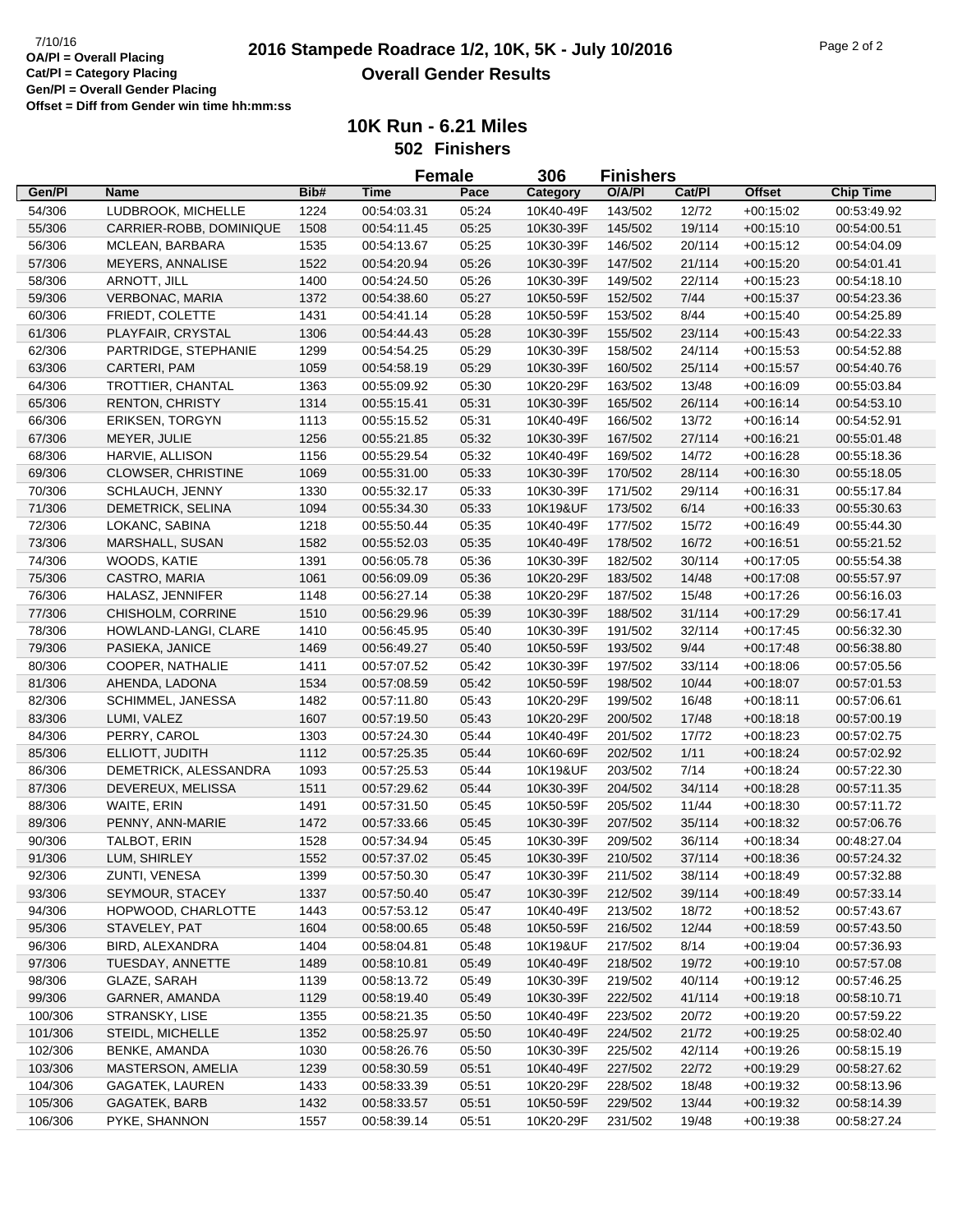|         |                          |      |             | <b>Female</b> | 306                    | <b>Finishers</b> |        |               |                  |
|---------|--------------------------|------|-------------|---------------|------------------------|------------------|--------|---------------|------------------|
| Gen/Pl  | <b>Name</b>              | Bib# | <b>Time</b> | Pace          | Category               | O/A/PI           | Cat/PI | <b>Offset</b> | <b>Chip Time</b> |
| 107/306 | STOLEY, ANDREA           | 1558 | 00:58:39.22 | 05:51         | 10K20-29F              | 232/502          | 20/48  | $+00:19:38$   | 00:58:27.32      |
| 108/306 | VAN DEN BRINK, TARA      | 1366 | 00:58:44.86 | 05:52         | 10K30-39F              | 233/502          | 43/114 | $+00:19:44$   | 00:58:06.68      |
| 109/306 | SNAZEL, AIME             | 1486 | 00:58:45.58 | 05:52         | 10K30-39F              | 235/502          | 44/114 | $+00.19.44$   | 00:58:39.08      |
| 110/306 | MURRAY, LORNA            | 1273 | 00:58:50.42 | 05:53         | 10K50-59F              | 237/502          | 14/44  | $+00:19:49$   | 00:58:35.14      |
| 111/306 | LINTERMAN, RHONDA        | 1217 | 00:58:50.78 | 05:53         | 10K40-49F              | 238/502          | 23/72  | $+00:19:50$   | 00:58:26.52      |
| 112/306 | WYLIE, ALEXANDRA         | 1392 | 00:58:56.78 | 05:53         | 10K20-29F              | 240/502          | 21/48  | $+00:19:56$   | 00:58:41.56      |
| 113/306 | <b>GREGSON, KATIE</b>    | 1145 | 00:59:00.76 | 05:54         | 10K20-29F              | 244/502          | 22/48  | $+00:20:00$   | 00:58:32.58      |
| 114/306 | NG, NATALIA              | 1277 | 00:59:03.51 | 05:54         | 10K20-29F              | 245/502          | 23/48  | $+00:20:02$   | 00:58:56.64      |
| 115/306 | NGUYEN, BONNIE           | 319  | 00:59:05.11 | 05:54         | 10K20-29F              | 247/502          | 24/48  | $+00:20:04$   | 00:58:46.49      |
| 116/306 | DAWE, ANDREA             | 1088 | 00:59:13.40 | 05:55         | 10K30-39F              | 250/502          | 45/114 | $+00:20:12$   | 00:58:46.76      |
| 117/306 | NOVAK, KERRI             | 1284 | 00:59:14.57 | 05:55         | 10K40-49F              | 253/502          | 24/72  | $+00:20:13$   | 00:58:46.33      |
| 118/306 | RIGBY, LEEANNE           | 1315 | 00:59:20.05 | 05:56         | 10K20-29F              | 254/502          | 25/48  | $+00:20:19$   | 00:59:00.95      |
| 119/306 | <b>MIDDLETON, ERICA</b>  | 1533 | 00:59:42.60 | 05:58         | 10K20-29F              | 257/502          | 26/48  | $+00:20:41$   | 00:59:24.08      |
| 120/306 | <b>BLASETTI, AIMEE</b>   | 1505 | 00:59:48.66 | 05:58         | 10K30-39F              | 258/502          | 46/114 | $+00:20:47$   | 00:59:31.31      |
| 121/306 | CHOW, MELISSA            | 1066 | 00:59:49.81 | 05:58         | 10K30-39F              | 259/502          | 47/114 | $+00:20:49$   | 00:59:29.20      |
| 122/306 | <b>BARBAS, MARIA</b>     | 1539 | 00:59:50.45 | 05:59         | 10K40-49F              | 260/502          | 25/72  | $+00:20:49$   | 00:59:28.82      |
| 123/306 | CULLINGHAM, CAROL        | 1414 | 00:59:51.39 | 05:59         | 10K40-49F              | 261/502          | 26/72  | $+00:20:50$   | 00:59:27.91      |
| 124/306 | PANNETT, TRACY           | 1294 | 00:59:57.50 | 05:59         | 10K50-59F              | 263/502          | 15/44  | $+00:20:56$   | 00:59:47.34      |
| 125/306 | SEVERN, KRISTEN          | 1586 | 00:59:58.52 | 05:59         | 10K40-49F              | 264/502          | 27/72  | $+00:20:57$   | 00:59:40.45      |
| 126/306 | <b>GRANT, AMANDA</b>     | 1142 | 00:59:58.99 | 05:59         | 10K30-39F              | 265/502          | 48/114 | $+00:20:58$   | 00:59:30.75      |
| 127/306 | SADLER, HOLLIE           | 1327 | 01:00:14.56 | 06:01         | 10K30-39F              | 266/502          | 49/114 | $+00:21:13$   | 00:59:54.61      |
| 128/306 | MACDONALD, GABY          | 1575 | 01:00:20.32 | 06:02         | 10K20-29F              | 267/502          | 27/48  | $+00:21:19$   | 00:55:20.32      |
|         |                          |      |             |               |                        |                  | 28/48  |               |                  |
| 129/306 | JOHNSON, EM              | 1574 | 01:00:20.46 | 06:02         | 10K20-29F<br>10K30-39F | 268/502          |        | $+00:21:19$   | 00:55:20.46      |
| 130/306 | KWASNITZA, JOLENE        | 1203 | 01:00:28.74 | 06:02         |                        | 269/502          | 50/114 | $+00:21:27$   | 01:00:10.94      |
| 131/306 | VALLERAND, HELENE        | 1365 | 01:00:29.12 | 06:02         | 10K50-59F              | 270/502          | 16/44  | $+00:21:28$   | 01:00:04.08      |
| 132/306 | <b>GODBOUT, NATHALIE</b> | 1140 | 01:00:31.94 | 06:03         | 10K50-59F              | 272/502          | 17/44  | $+00:21:31$   | 01:00:06.66      |
| 133/306 | WITTAL, BRANDI           | 1389 | 01:00:34.21 | 06:03         | 10K40-49F              | 273/502          | 28/72  | $+00:21:33$   | 01:00:15.23      |
| 134/306 | LABERGE, MARLENE         | 1538 | 01:00:36.09 | 06:03         | 10K40-49F              | 274/502          | 29/72  | $+00:21:35$   | 01:00:13.77      |
| 135/306 | GRIGOROVA, DIANA         | 1438 | 01:00:37.25 | 06:03         | 10K40-49F              | 275/502          | 30/72  | $+00:21:36$   | 01:00:35.38      |
| 136/306 | <b>BAKALIK, JUDY</b>     | 1022 | 01:00:40.24 | 06:04         | 10K50-59F              | 276/502          | 18/44  | $+00:21:39$   | 01:00:30.88      |
| 137/306 | MELIA, LOUISE            | 1460 | 01:00:47.26 | 06:04         | 10K20-29F              | 279/502          | 29/48  | $+00:21:46$   | 01:00:30.99      |
| 138/306 | BURNS, HANNAH            | 1049 | 01:00:47.45 | 06:04         | 10K19&UF               | 280/502          | 9/14   | $+00:21:46$   | 01:00:13.65      |
| 139/306 | MACNEIL, SHEENA          | 1229 | 01:00:48.42 | 06:04         | 10K20-29F              | 281/502          | 30/48  | $+00:21:47$   | 01:00:36.44      |
| 140/306 | <b>BRILL, PHOENIX</b>    | 1605 | 01:00:48.79 | 06:04         | 10K30-39F              | 282/502          | 51/114 | $+00.21:48$   | 01:00:36.18      |
| 141/306 | DERBECKER, SUZANNE       | 1095 | 01:00:56.21 | 06:05         | 10K50-59F              | 284/502          | 19/44  | $+00:21:55$   | 01:00:48.44      |
| 142/306 | HANLON, BETH             | 1153 | 01:00:59.38 | 06:05         | 10K40-49F              | 286/502          | 31/72  | $+00:21:58$   | 01:00:30.06      |
| 143/306 | DWYER, DAWN              | 1513 | 01:00:59.44 | 06:05         | 10K40-49F              | 287/502          | 32/72  | $+00:21:58$   | 01:00:50.51      |
| 144/306 | PANDILA, CATHY           | 1467 | 01:01:03.77 | 06:06         | 10K40-49F              | 289/502          | 33/72  | $+00:22:03$   | 01:00:36.87      |
| 145/306 | KARVINEN, TRISHA         | 1188 | 01:01:05.13 | 06:06         | 10K40-49F              | 290/502          | 34/72  | $+00:22:04$   | 01:00:41.91      |
| 146/306 | SINGLETON, JUNE          | 1338 | 01:01:07.52 | 06:06         | 10K40-49F              | 291/502          | 35/72  | $+00:22:06$   | 01:00:54.44      |
| 147/306 | SKOWORODKO, CASSANDRA    | 1341 | 01:01:07.86 | 06:06         | 10K30-39F              | 292/502          | 52/114 | $+00:22:07$   | 01:00:43.89      |
| 148/306 | <b>WILLIAMS, ANGELA</b>  | 1385 | 01:01:13.32 | 06:07         | 10K30-39F              | 294/502          | 53/114 | $+00:22:12$   | 01:00:55.51      |
| 149/306 | MURPHY, NICOLE           | 1272 | 01:01:13.56 | 06:07         | 10K30-39F              | 295/502          | 54/114 | $+00:22:12$   | 01:00:54.46      |
| 150/306 | FISHER, STEPHANIE        | 1122 | 01:01:20.76 | 06:08         | 10K30-39F              | 296/502          | 55/114 | $+00:22:20$   | 01:01:00.98      |
| 151/306 | SEKULICH, DANA           | 1333 | 01:01:24.35 | 06:08         | 10K20-29F              | 300/502          | 31/48  | $+00:22:23$   | 01:01:12.37      |
| 152/306 | OLTHUIS, STEPHANIE       | 1287 | 01:01:30.49 | 06:09         | 10K30-39F              | 301/502          | 56/114 | $+00:22:29$   | 01:01:01.56      |
| 153/306 | JANUSC, ANGELA           | 1543 | 01:01:33.63 | 06:09         | 10K30-39F              | 302/502          | 57/114 | $+00:22:32$   | 01:01:13.25      |
| 154/306 | RIOPELLE, STEPHANIE      | 1316 | 01:01:34.81 | 06:09         | 10K30-39F              | 304/502          | 58/114 | $+00:22:34$   | 01:01:33.35      |
| 155/306 | UMPHERVILLE, SANDY       | 1490 | 01:01:36.42 | 06:09         | 10K50-59F              | 305/502          | 20/44  | $+00:22:35$   | 01:01:22.89      |
| 156/306 | DE LA PAZ, ADELLE        | 1416 | 01:01:43.35 | 06:10         | 10K30-39F              | 307/502          | 59/114 | $+00:22:42$   | 01:01:39.37      |
| 157/306 | <b>BEAMISH, KAILEY</b>   | 1026 | 01:01:50.69 | 06:11         | 10K20-29F              | 308/502          | 32/48  | $+00:22:49$   | 01:01:38.00      |
| 158/306 | KETCHEN, COURTNEY        | 1194 | 01:01:52.96 | 06:11         | 10K30-39F              | 309/502          | 60/114 | $+00:22:52$   | 01:01:37.43      |
| 159/306 | KANJI, YASMIN            | 1187 | 01:02:07.42 | 06:12         | 10K60-69F              | 313/502          | 2/11   | $+00:23:06$   | 01:01:57.08      |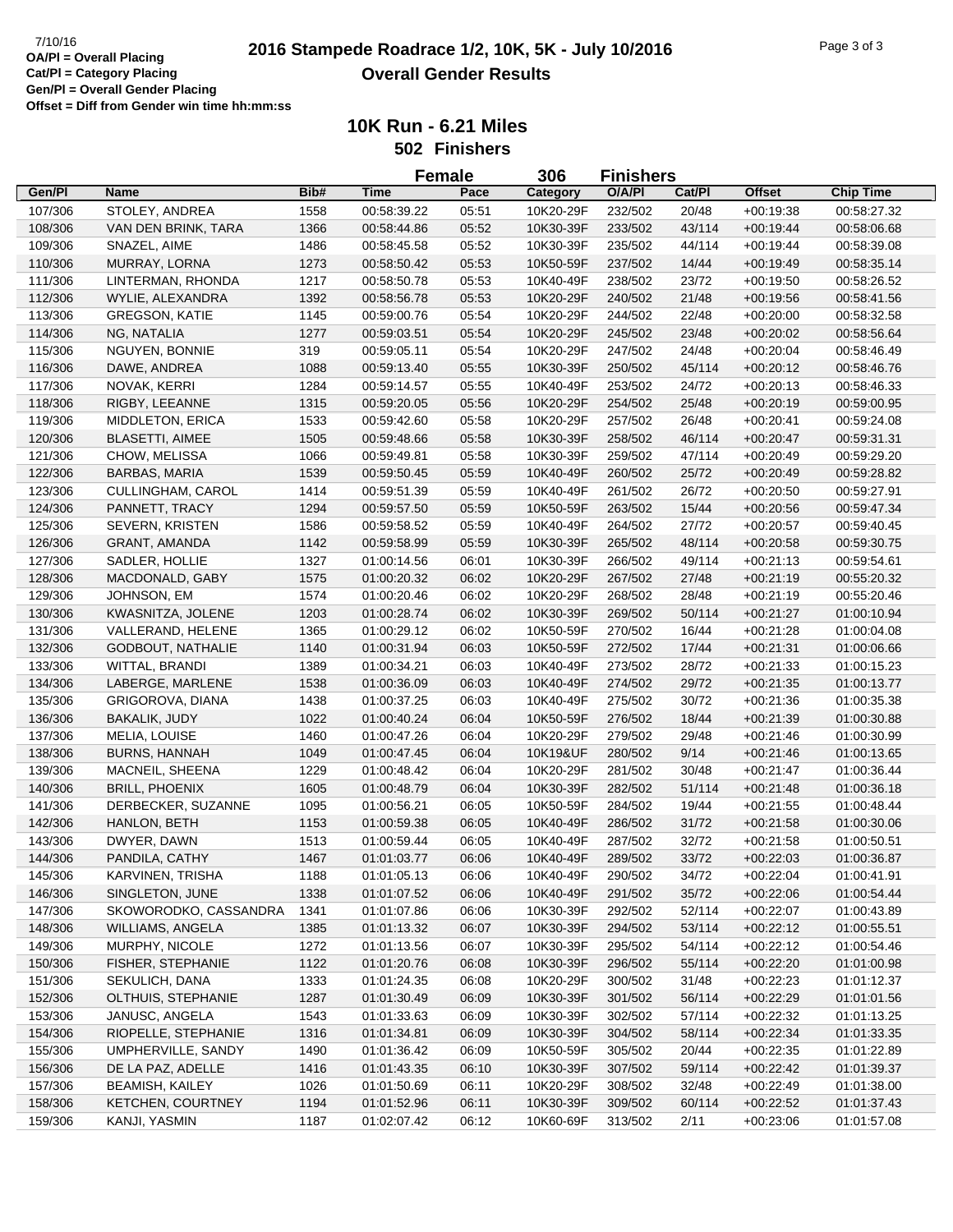**10K Run - 6.21 Miles 502 Finishers**

|         |                         |      | <b>Female</b> |       | 306       | Finishers |        |             |                  |
|---------|-------------------------|------|---------------|-------|-----------|-----------|--------|-------------|------------------|
| Gen/Pl  | Name                    | Bib# | <b>Time</b>   | Pace  | Category  | O/A/PI    | Cat/Pl | Offset      | <b>Chip Time</b> |
| 160/306 | CLINGMAN, PETRINA       | 1068 | 01:02:12.72   | 06:13 | 10K30-39F | 314/502   | 61/114 | $+00:23:11$ | 01:01:55.64      |
| 161/306 | <b>WASCHUK, MELISSA</b> | 1494 | 01:02:13.72   | 06:13 | 10K30-39F | 315/502   | 62/114 | $+00:23:12$ | 01:01:54.10      |
| 162/306 | GLOWASKY, RIO           | 1436 | 01:02:13.77   | 06:13 | 10K30-39F | 316/502   | 63/114 | $+00:23:13$ | 01:01:53.82      |
| 163/306 | <b>BERGERMAN, LISA</b>  | 1403 | 01:02:22.41   | 06:14 | 10K30-39F | 317/502   | 64/114 | $+00:23:21$ | 01:02:03.03      |
| 164/306 | CRAIG, KAREN            | 1079 | 01:02:23.18   | 06:14 | 10K50-59F | 318/502   | 21/44  | $+00:23:22$ | 01:02:05.05      |
| 165/306 | ROBERTS, CATHY          | 1477 | 01:02:42.79   | 06:16 | 10K50-59F | 320/502   | 22/44  | $+00:23:42$ | 01:02:23.57      |
| 166/306 | SMITH, JOANNE           | 1343 | 01:02:54.29   | 06:17 | 10K40-49F | 321/502   | 36/72  | $+00:23:53$ | 01:02:24.28      |
| 167/306 | VAN RYN, BROOKLYNN      | 1368 | 01:03:01.68   | 06:18 | 10K20-29F | 323/502   | 33/48  | $+00:24:00$ | 01:02:32.04      |
| 168/306 | THOMSON, ERIN           | 1359 | 01:03:02.55   | 06:18 | 10K30-39F | 324/502   | 65/114 | $+00:24:01$ | 01:02:39.81      |
| 169/306 | MARJERRISON, MICHEALA   | 1520 | 01:03:05.42   | 06:18 | 10K19&UF  | 325/502   | 10/14  | $+00:24:04$ | 01:03:00.42      |
| 170/306 | VAN RYN, INGRID         | 1369 | 01:03:06.77   | 06:18 | 10K50-59F | 327/502   | 23/44  | $+00:24:06$ | 01:02:36.85      |
| 171/306 | LEWIS, ALISON           | 1213 | 01:03:09.25   | 06:18 | 10K40-49F | 329/502   | 37/72  | $+00:24:08$ | 01:02:35.65      |
| 172/306 | KING, JENNIFER          | 1197 | 01:03:16.27   | 06:19 | 10K50-59F | 331/502   | 24/44  | $+00:24:15$ | 01:02:55.55      |
| 173/306 | EPP, KIMIKO             | 1422 | 01:03:21.34   | 06:20 | 10K30-39F | 332/502   | 66/114 | $+00:24:20$ | 01:03:06.63      |
| 174/306 | AHENDA, KATHLEEN        | 1005 | 01:03:29.73   | 06:20 | 10K20-29F | 334/502   | 34/48  | $+00:24:28$ | 01:03:25.96      |
| 175/306 | NOH, MICHELLE           | 1282 | 01:03:30.39   | 06:21 | 10K20-29F | 335/502   | 35/48  | $+00:24:29$ | 01:03:24.79      |
| 176/306 | ROBSON, GABRIELLE       | 1583 | 01:03:36.74   | 06:21 | 10K30-39F | 336/502   | 67/114 | $+00:24:35$ | 01:03:30.54      |
| 177/306 |                         |      | 01:03:38.47   |       |           |           |        |             |                  |
|         | MILLER, JENNIFER        | 1258 |               | 06:21 | 10K40-49F | 337/502   | 38/72  | $+00:24:37$ | 01:03:16.45      |
| 178/306 | FRANKOW, JOCELYN        | 1548 | 01:03:42.62   | 06:22 | 10K50-59F | 338/502   | 25/44  | $+00:24:41$ | 01:03:17.08      |
| 179/306 | MANNING, LINDA          | 1553 | 01:03:42.94   | 06:22 | 10K40-49F | 339/502   | 39/72  | $+00:24:42$ | 01:03:17.21      |
| 180/306 | <b>COLLIS, JENNIFER</b> | 1071 | 01:03:44.12   | 06:22 | 10K30-39F | 340/502   | 68/114 | $+00:24:43$ | 01:03:15.88      |
| 181/306 | NEWMAN, CANDACE         | 1276 | 01:04:00.25   | 06:24 | 10K40-49F | 342/502   | 40/72  | $+00:24:59$ | 01:03:49.52      |
| 182/306 | SWITZER, SAREDE         | 1592 | 01:04:01.35   | 06:24 | 10K30-39F | 343/502   | 69/114 | $+00:25:00$ | 01:03:58.05      |
| 183/306 | SELANDERS, LAURA        | 1334 | 01:04:10.77   | 06:25 | 10K40-49F | 345/502   | 41/72  | $+00:25:10$ | 01:03:38.23      |
| 184/306 | BRAUNBERGER, DANA       | 1038 | 01:04:12.32   | 06:25 | 10K40-49F | 346/502   | 42/72  | $+00:25:11$ | 01:04:01.76      |
| 185/306 | MORABITO, CRYSTAL       | 1262 | 01:04:15.06   | 06:25 | 10K30-39F | 347/502   | 70/114 | $+00:25:14$ | 01:04:05.56      |
| 186/306 | HINCKS, CRYSTAL         | 1166 | 01:04:15.28   | 06:25 | 10K30-39F | 348/502   | 71/114 | $+00:25:14$ | 01:04:05.92      |
| 187/306 | MCGREGOR, LAURA         | 1245 | 01:04:18.02   | 06:25 | 10K30-39F | 349/502   | 72/114 | $+00:25:17$ | 01:04:14.24      |
| 188/306 | DOLGOY, NAOMI           | 1099 | 01:04:22.40   | 06:26 | 10K30-39F | 350/502   | 73/114 | $+00:25:21$ | 01:04:05.26      |
| 189/306 | CHEVRIER, TANIA         | 1065 | 01:04:22.46   | 06:26 | 10K40-49F | 351/502   | 43/72  | $+00:25:21$ | 01:04:05.50      |
| 190/306 | DINNIE, PAIGE           | 1098 | 01:04:29.09   | 06:26 | 10K20-29F | 352/502   | 36/48  | $+00:25:28$ | 01:04:05.98      |
| 191/306 | MAJOR, SARAH            | 1231 | 01:04:29.17   | 06:26 | 10K20-29F | 353/502   | 37/48  | $+00:25:28$ | 01:04:06.06      |
| 192/306 | CHANT, SHELLYLYNN       | 1062 | 01:04:33.48   | 06:27 | 10K40-49F | 354/502   | 44/72  | $+00:25:32$ | 01:03:56.86      |
| 193/306 | FAIRBOURN, LILLIAN      | 1425 | 01:04:41.88   | 06:28 | 10K60-69F | 355/502   | 3/11   | $+00:25:41$ | 01:01:41.88      |
| 194/306 | CARDINALE, LEAH         | 1056 | 01:04:43.54   | 06:28 | 10K20-29F | 356/502   | 38/48  | $+00:25:42$ | 01:04:20.12      |
| 195/306 | <b>BROCHU, MARIANNE</b> | 1045 | 01:04:47.79   | 06:28 | 10K30-39F | 357/502   | 74/114 | $+00:25:47$ | 01:04:29.00      |
| 196/306 | MCCOLLISTER, HEATHER    | 1576 | 01:04:56.81   | 06:29 | 10K40-49F | 358/502   | 45/72  | $+00:25:56$ | 01:04:38.29      |
| 197/306 | KUJAWA, STEF            | 1451 | 01:04:57.00   | 06:29 | 10K20-29F | 359/502   | 39/48  | $+00:25:56$ | 01:04:54.09      |
| 198/306 | JACKSON, TAMMY          | 1516 | 01:05:03.18   | 06:30 | 10K40-49F | 360/502   | 46/72  | $+00:26:02$ | 01:04:30.90      |
| 199/306 | ROSS, JAMIE             | 1322 | 01:05:16.00   | 06:31 | 10K30-39F | 362/502   | 75/114 | $+00:26:15$ | 01:04:36.82      |
| 200/306 | DICKINSON, LINDA        | 1097 | 01:05:22.34   | 06:32 | 10K40-49F | 364/502   | 47/72  | $+00:26:21$ | 01:05:03.92      |
| 201/306 | ALVAREZ, ROXANNE        | 1545 | 01:05:22.54   | 06:32 | 10K20-29F | 365/502   | 40/48  | $+00:26:21$ | 01:05:18.77      |
| 202/306 | BRAZENDALE, SONJA       | 1040 | 01:05:27.44   | 06:32 | 10K30-39F | 366/502   | 76/114 | $+00:26:26$ | 01:05:13.11      |
| 203/306 | SEMENIUK, CAROLYN       | 1335 | 01:05:41.30   | 06:34 | 10K20-29F | 367/502   | 41/48  | $+00.26:40$ | 01:04:52.76      |
| 204/306 | CLAMP, AIA              | 1540 | 01:05:41.30   | 06:34 | 10K30-39F | 368/502   | 77/114 | $+00:26:40$ | 01:05:17.13      |
| 205/306 | NIELSON, STACEY         | 1280 | 01:05:43.00   | 06:34 | 10K40-49F | 370/502   | 48/72  | $+00:26:42$ | 01:05:27.14      |
| 206/306 | <b>GRAY, CHERI</b>      | 1144 | 01:05:55.15   | 06:35 | 10K40-49F | 372/502   | 49/72  | $+00:26:54$ | 01:05:39.16      |
| 207/306 | BEAUCHESNE, REBECCA     | 1028 | 01:05:57.51   | 06:35 | 10K40-49F | 375/502   | 50/72  | $+00.26:56$ | 01:05:28.18      |
| 208/306 | MATTIE, MORGAN          | 1544 | 01:05:57.83   | 06:35 | 10K20-29F | 376/502   | 42/48  | $+00:26:57$ | 01:05:54.48      |
| 209/306 | KNUDSEN, BECKIE         | 1199 | 01:06:03.64   | 06:36 | 10K30-39F | 377/502   | 78/114 | $+00:27:02$ | 01:05:57.44      |
| 210/306 | <b>HEBRON, MILROSE</b>  | 1441 | 01:06:08.61   | 06:36 | 10K30-39F | 378/502   | 79/114 | $+00:27:07$ | 01:06:02.34      |
| 211/306 | PARKER, ASHLEY          | 1295 | 01:06:12.47   | 06:37 | 10K30-39F | 379/502   | 80/114 | $+00:27:11$ | 01:05:54.05      |
| 212/306 | DEBERT, CHANTEL         | 1090 | 01:06:20.68   | 06:38 | 10K30-39F | 380/502   | 81/114 | $+00:27:19$ | 01:05:44.54      |
|         |                         |      |               |       |           |           |        |             |                  |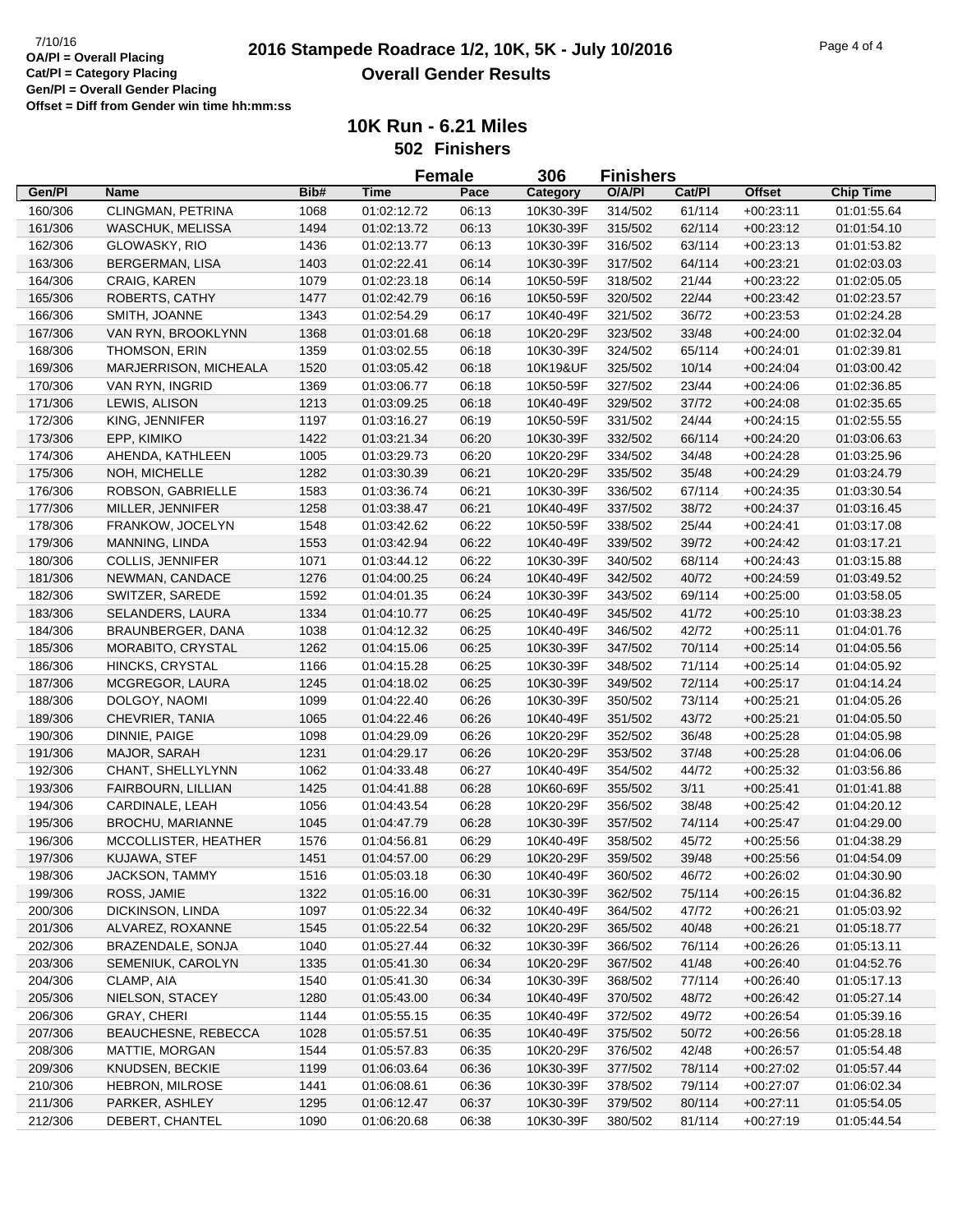|         |                                           |              |             | <b>Female</b> | 306       | <b>Finishers</b> |                |               |                  |
|---------|-------------------------------------------|--------------|-------------|---------------|-----------|------------------|----------------|---------------|------------------|
| Gen/Pl  | Name                                      | Bib#         | Time        | Pace          | Category  | O/A/PI           | Cat/PI         | <b>Offset</b> | <b>Chip Time</b> |
| 213/306 | WHITE, LYNSEY                             | 1381         | 01:06:21.45 | 06:38         | 10K30-39F | 381/502          | 82/114         | $+00:27:20$   | 01:06:02.35      |
| 214/306 | GUIRY, KATRINA                            | 1146         | 01:06:24.85 | 06:38         | 10K30-39F | 382/502          | 83/114         | $+00:27:24$   | 01:06:06.06      |
| 215/306 | ABRAHAM, SALLY                            | 1000         | 01:06:31.10 | 06:39         | 10K40-49F | 384/502          | 51/72          | $+00:27:30$   | 01:06:02.57      |
| 216/306 | LABELLA, CHRISTINE                        | 1204         | 01:06:39.77 | 06:39         | 10K30-39F | 385/502          | 84/114         | $+00:27:39$   | 01:06:04.63      |
| 217/306 | LUCAS, AMY                                | 1455         | 01:06:47.02 | 06:40         | 10K30-39F | 386/502          | 85/114         | $+00:27:46$   | 01:06:29.38      |
| 218/306 | VAN GEEL, KAITLIN                         | 1367         | 01:06:47.60 | 06:40         | 10K20-29F | 387/502          | 43/48          | $+00:27:46$   | 01:06:17.53      |
| 219/306 | SANDERS, KERRI                            | 1537         | 01:06:47.86 | 06:40         | 10K30-39F | 388/502          | 86/114         | $+00:27:47$   | 01:06:23.95      |
| 220/306 | NEAVES, JOCELYN                           | 1275         | 01:07:04.72 | 06:42         | 10K20-29F | 389/502          | 44/48          | $+00:28:03$   | 01:06:46.60      |
| 221/306 | HRUSKA, PAM                               | 1173         | 01:07:07.24 | 06:42         | 10K30-39F | 390/502          | 87/114         | $+00:28:06$   | 01:06:40.06      |
| 222/306 | KING, ANNALISE                            | 1447         | 01:07:13.54 | 06:43         | 10K50-59F | 392/502          | 26/44          | $+00:28:12$   | 01:06:40.81      |
| 223/306 | MACEACHERN, MEAGHEN                       | 1227         | 01:07:13.90 | 06:43         | 10K30-39F | 393/502          | 88/114         | $+00:28:13$   | 01:06:59.83      |
| 224/306 | HUARTE, THERESA                           | 1174         | 01:07:26.02 | 06:44         | 10K50-59F | 394/502          | 27/44          |               | 01:07:12.86      |
|         |                                           |              |             |               |           |                  |                | $+00:28:25$   |                  |
| 225/306 | WRAY, DONNA                               | 1499         | 01:07:26.60 | 06:44         | 10K50-59F | 395/502          | 28/44          | $+00:28:25$   | 01:07:10.33      |
| 226/306 | MURASAN, ELENA                            | 1271         | 01:07:27.02 | 06:44         | 10K40-49F | 396/502          | 52/72          | $+00:28:26$   | 01:07:11.03      |
| 227/306 | COUZENS, LYLA                             | 1077         | 01:07:27.05 | 06:44         | 10K60-69F | 397/502          | 4/11           | $+00:28:26$   | 01:07:11.25      |
| 228/306 | ZJALIC, MEGAN                             | 1397         | 01:07:29.91 | 06:44         | 10K30-39F | 399/502          | 89/114         | $+00:28:29$   | 01:07:03.13      |
| 229/306 | HEINRICHS, JOSETTE                        | 1161         | 01:07:44.52 | 06:46         | 10K60-69F | 400/502          | 5/11           | $+00:28:43$   | 01:07:32.54      |
| 230/306 | PACKHAM, JOANNE                           | 1291         | 01:07:54.39 | 06:47         | 10K50-59F | 401/502          | 29/44          | $+00:28:53$   | 01:07:29.64      |
| 231/306 | REA, FRANCESCA                            | 1474         | 01:08:07.30 | 06:48         | 10K40-49F | 402/502          | 53/72          | $+00:29:06$   | 01:07:57.64      |
| 232/306 | <b>CRERAR, ERIN</b>                       | 1081         | 01:08:09.47 | 06:48         | 10K30-39F | 403/502          | 90/114         | $+00:29:08$   | 01:07:48.39      |
| 234/306 | ADOLPHE, LAUREL                           | 1003         | 01:08:48.97 | 06:52         | 10K40-49F | 407/502          | 55/72          | $+00:29:48$   | 01:08:42.11      |
| 233/306 | <b>KERSWILL, WENDY</b>                    | 1193         | 01:08:48.97 | 06:52         | 10K40-49F | 406/502          | 54/72          | $+00:29:48$   | 01:08:42.10      |
| 235/306 | FORTIER, ABBY                             | 1430         | 01:08:59.86 | 06:53         | 10K20-29F | 408/502          | 45/48          | $+00:29:59$   | 01:08:43.17      |
| 236/306 | HAIGHT-SHERRY, KRISTA                     | 1147         | 01:09:30.62 | 06:57         | 10K30-39F | 410/502          | 91/114         | $+00:30:29$   | 01:09:00.78      |
| 237/306 | DECECCO-KOLEBABA, MANDY 1417              |              | 01:09:33.83 | 06:57         | 10K30-39F | 411/502          | 92/114         | $+00:30:33$   | 01:09:23.18      |
| 238/306 | EIRIKSON, ROBERTA                         | 1419         | 01:09:53.29 | 06:59         | 10K30-39F | 415/502          | 93/114         | $+00:30:52$   | 01:09:37.02      |
| 239/306 | WHITE, KENDRA                             | 1496         | 01:10:11.61 | 07:01         | 10K20-29F | 416/502          | 46/48          | $+00:31:10$   | 01:10:08.70      |
| 240/306 | <b>BIGORAJ, KENDRA</b>                    | 1032         | 01:10:11.93 | 07:01         | 10K30-39F | 417/502          | 94/114         | $+00:31:11$   | 01:09:42.42      |
| 241/306 | <b>FOSTER, STACEY</b>                     | 1124         | 01:10:12.17 | 07:01         | 10K40-49F | 418/502          | 56/72          | $+00:31:11$   | 01:09:42.71      |
| 242/306 | COYNE, CAROL                              | 1078         | 01:10:17.42 | 07:01         | 10K40-49F | 419/502          | 57/72          | $+00:31:16$   | 01:10:01.55      |
| 243/306 | COLLIN, JOCELYNE                          | 1601         | 01:10:35.28 | 07:03         | 10K50-59F | 420/502          | 30/44          | $+00:31:34$   | 01:09:55.26      |
| 244/306 | LONG, JILL                                | 1453         | 01:10:41.36 | 07:04         | 10K30-39F | 421/502          | 95/114         | $+00:31:40$   | 01:10:13.24      |
| 245/306 | CASSIDY, IVADELLE                         | 1060         | 01:10:42.95 | 07:04         | 10K60-69F | 422/502          | 6/11           | $+00:31:42$   | 01:10:26.84      |
| 246/306 | <b>MORRIS, CARLA</b>                      | 1263         | 01:10:56.36 | 07:05         | 10K30-39F | 424/502          | 96/114         | $+00:31:55$   | 01:10:16.93      |
| 247/306 | ROTTLER, NICOLE                           | 1325         | 01:11:07.39 | 07:06         | 10K40-49F | 425/502          | 58/72          | $+00:32:06$   | 01:10:52.10      |
| 248/306 | <b>HEWITT, LISA</b>                       | 1609         | 01:11:12.00 | 07:07         | 10K40-49F | 426/502          | 59/72          | $+00:32:11$   | 01:11:12.00      |
| 249/306 | FELDBERG, BARBARA                         | 1428         | 01:11:15.29 | 07:07         | 10K50-59F | 427/502          | 31/44          | $+00:32:14$   | 01:10:41.32      |
| 250/306 | <b>BLOUIN, MICHELLE</b>                   | 1580         | 01:11:20.70 | 07:08         | 10K30-39F | 428/502          | 97/114         | $+00:32:19$   | 01:11:03.36      |
| 251/306 | HENDERSON, COLLEEN                        | 1162         | 01:11:27.89 | 07:08         | 10K40-49F | 430/502          | 60/72          | $+00:32:27$   | 01:11:23.53      |
| 252/306 | LENZIN, AMBER                             | 1584         | 01:11:34.64 | 07:09         | 10K30-39F | 431/502          | 98/114         | $+00:32:33$   | 01:10:34.51      |
| 253/306 | MUELLER, MARIANNE                         | 1268         | 01:11:37.95 | 07:09         | 10K50-59F | 432/502          | 32/44          | $+00:32:37$   | 01:11:17.54      |
| 254/306 | LING, SABRINA                             | 1567         | 01:11:38.97 | 07:09         | 10K50-59F | 433/502          | 33/44          | $+00:32:38$   | 01:11:16.35      |
| 255/306 | BALLEM, ANNE                              | 1024         | 01:11:39.72 | 07:09         | 10K60-69F | 435/502          | 7/11           | $+00:32:38$   | 01:11:15.52      |
| 256/306 | CHUNG, LORRANE                            | 1409         | 01:11:45.47 | 07:10         | 10K40-49F | 436/502          | 61/72          | $+00.32:44$   | 01:11:41.58      |
| 257/306 | ENGELBRACHT, CYNTHIA                      | 1421         | 01:11:55.48 | 07:11         | 10K40-49F | 437/502          | 62/72          | $+00:32:54$   | 01:11:40.64      |
| 258/306 | <b>BRAGER, NANCY</b>                      | 1596         | 01:12:29.37 | 07:14         | 10K60-69F | 438/502          | 8/11           | $+00:33:28$   | 01:12:08.10      |
| 259/306 | WHITE, MARY MADELINE                      | 1382         | 01:12:43.68 | 07:16         | 10K70+F   | 439/502          | 2/3            | $+00:33:42$   | 01:12:36.54      |
|         |                                           |              |             |               | 10K40-49F | 440/502          |                |               |                  |
| 260/306 | PEDERSEN, SIDSEL<br><b>BLASKEN, JODIE</b> | 1471<br>1406 | 01:12:55.38 | 07:17         | 10K40-49F |                  | 63/72<br>64/72 | $+00:33:54$   | 01:12:31.09      |
| 261/306 |                                           |              | 01:12:56.05 | 07:17         |           | 441/502          |                | $+00:33:55$   | 01:12:31.79      |
| 262/306 | SMITH, KIRSTIE                            | 1344         | 01:12:59.87 | 07:17         | 10K40-49F | 442/502          | 65/72          | $+00:33:59$   | 01:12:40.36      |
| 263/306 | PARKS, NICOLE                             | 1468         | 01:13:11.16 | 07:19         | 10K40-49F | 445/502          | 66/72          | $+00:34:10$   | 01:13:03.72      |
| 264/306 | HARROW, KATE                              | 1155         | 01:13:11.28 | 07:19         | 10K30-39F | 446/502          | 99/114         | $+00:34:10$   | 01:12:42.83      |
| 265/306 | KEITH, DOREEN                             | 1191         | 01:13:18.88 | 07:19         | 10K70+F   | 447/502          | 3/3            | $+00:34:18$   | 01:12:57.61      |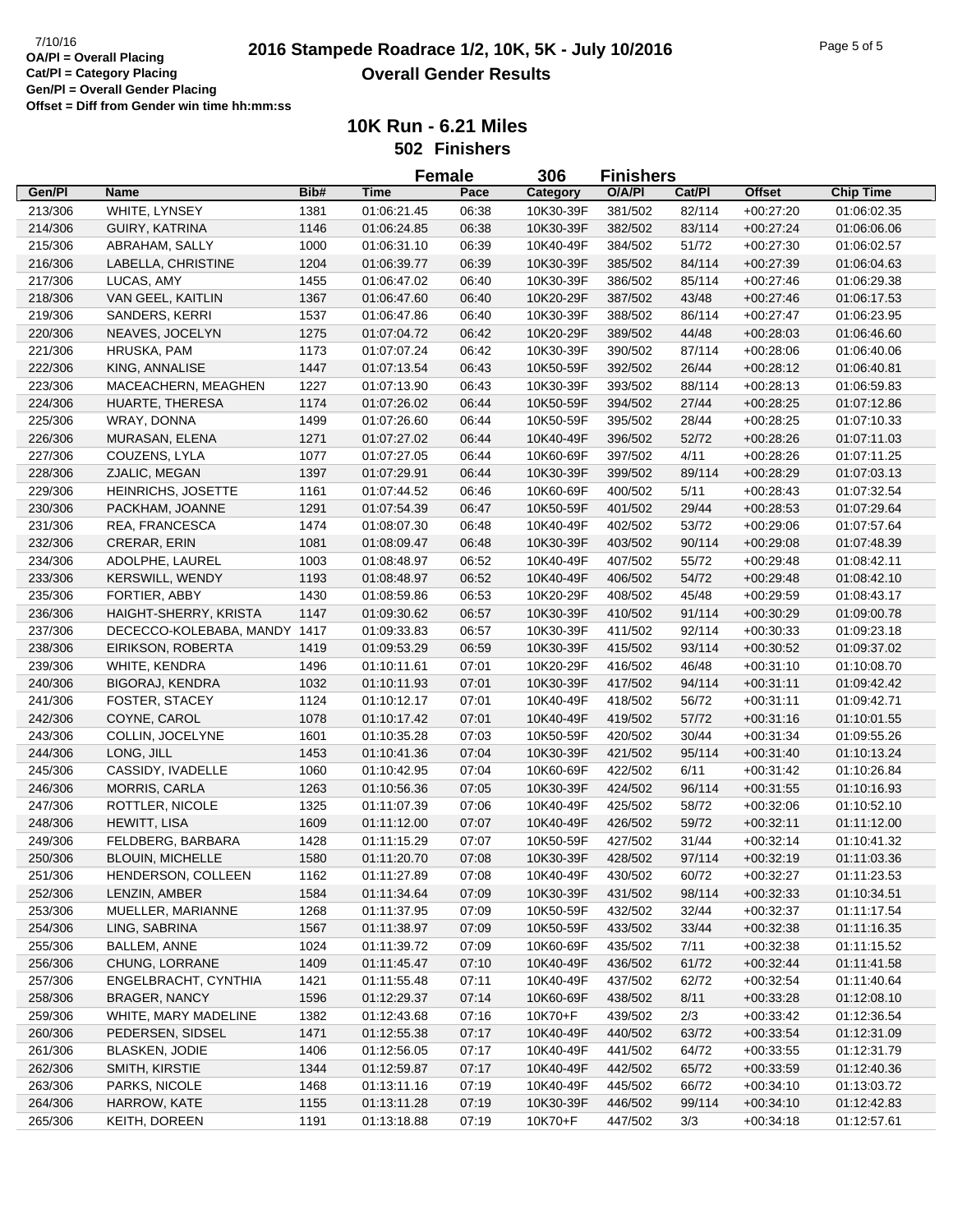|         |                         |      |             | <b>Female</b> | 306       | <b>Finishers</b> |         |               |                  |
|---------|-------------------------|------|-------------|---------------|-----------|------------------|---------|---------------|------------------|
| Gen/Pl  | <b>Name</b>             | Bib# | <b>Time</b> | Pace          | Category  | O/A/PI           | Cat/PI  | <b>Offset</b> | <b>Chip Time</b> |
| 266/306 | DUNN, SOLANGE           | 1105 | 01:14:03.57 | 07:24         | 10K40-49F | 449/502          | 67/72   | $+00:35:02$   | 01:12:47.77      |
| 267/306 | SWAN, DARIA             | 1357 | 01:14:44.00 | 07:28         | 10K30-39F | 450/502          | 100/114 | $+00.35.43$   | 01:14:16.91      |
| 268/306 | <b>CUDMORE, JESSICA</b> | 1413 | 01:14:49.38 | 07:28         | 10K30-39F | 451/502          | 101/114 | $+00:35:48$   | 01:14:37.15      |
| 269/306 | FERRO, CARLEY           | 1119 | 01:15:12.23 | 07:31         | 10K30-39F | 454/502          | 102/114 | $+00:36:11$   | 01:14:49.92      |
| 270/306 | HOPKINS, STEPHANIE      | 1172 | 01:15:12.24 | 07:31         | 10K30-39F | 455/502          | 103/114 | $+00.36.11$   | 01:14:50.72      |
| 271/306 | BAFFA, MELISSA          | 1019 | 01:15:20.98 | 07:32         | 10K30-39F | 456/502          | 104/114 | $+00.36:20$   | 01:14:49.48      |
| 272/306 | YIP, MAXINE             | 1394 | 01:16:02.28 | 07:36         | 10K19&UF  | 458/502          | 11/14   | $+00.37:01$   | 01:15:46.41      |
| 273/306 | KUBE, SARAH             | 1450 | 01:16:02.34 | 07:36         | 10K30-39F | 459/502          | 105/114 | $+00:37:01$   | 01:15:57.99      |
| 274/306 | OWENS, JENNIFER         | 1290 | 01:16:10.60 | 07:37         | 10K50-59F | 460/502          | 34/44   | $+00:37:09$   | 01:15:45.12      |
| 275/306 | STAMMER, INGRID         | 1350 | 01:16:21.35 | 07:38         | 10K60-69F | 461/502          | 9/11    | $+00:37:20$   | 01:16:15.15      |
| 276/306 | <b>BIRD, NICOLETTE</b>  | 1504 | 01:16:27.84 | 07:38         | 10K19&UF  | 462/502          | 12/14   | $+00:37:27$   | 01:16:01.21      |
| 277/306 | <b>BISCHKE, KRISTIN</b> | 1034 | 01:16:28.59 | 07:38         | 10K30-39F | 464/502          | 106/114 | $+00:37:27$   | 01:13:29.69      |
| 278/306 | PINDER, MICHELLE        | 1304 | 01:16:28.72 | 07:38         | 10K30-39F | 465/502          | 107/114 | $+00:37:27$   | 01:13:29.82      |
| 279/306 | <b>OWENS, CLAIRE</b>    | 1289 | 01:16:30.72 | 07:39         | 10K40-49F | 467/502          | 68/72   | $+00.37:29$   | 01:16:04.72      |
| 280/306 | FERREIRA, ANNELIES      | 1118 | 01:16:38.27 | 07:39         | 10K60-69F | 468/502          | 10/11   | $+00:37:37$   | 01:13:39.37      |
| 281/306 | PARKS, JENNIFER         | 1297 | 01:17:20.97 | 07:44         | 10K30-39F | 469/502          | 108/114 | $+00:38:20$   | 01:17:01.19      |
| 282/306 | ACKERMAN, JO-ANN        | 1001 | 01:20:29.54 | 08:02         | 10K30-39F | 473/502          | 109/114 | $+00:41:28$   | 01:20:02.91      |
| 283/306 | <b>MARTIN, ALISON</b>   | 1235 | 01:21:04.36 | 08:06         | 10K30-39F | 474/502          | 110/114 | $+00.42:03$   | 01:20:41.15      |
| 284/306 | DEANS, LYNETTE          | 1089 | 01:21:09.53 | 08:06         | 10K50-59F | 475/502          | 35/44   | $+00.42:08$   | 01:19:54.41      |
| 285/306 | CABRERA, JOANNE         | 1408 | 01:21:25.57 | 08:08         | 10K50-59F | 476/502          | 36/44   | $+00.42:24$   | 01:21:12.56      |
| 286/306 | <b>BURNS, CAIDENCE</b>  | 1048 | 01:21:29.28 | 08:08         | 10K19&UF  | 477/502          | 13/14   | $+00:42:28$   | 01:20:53.76      |
| 287/306 | <b>BURNS, LORALEE</b>   | 1050 | 01:21:30.24 | 08:09         | 10K40-49F | 478/502          | 69/72   | $+00:42:29$   | 01:20:54.80      |
| 288/306 | STALLARD, TANYA         | 1542 | 01:21:30.30 | 08:09         | 10K40-49F | 479/502          | 70/72   | $+00:42:29$   | 01:20:54.47      |
| 289/306 | MCKENZIE, SARAH         | 1458 | 01:21:52.03 | 08:11         | 10K40-49F | 480/502          | 71/72   | $+00:42:51$   | 01:21:24.16      |
| 290/306 | POWELL, JULIE           | 1308 | 01:22:30.55 | 08:15         | 10K40-49F | 482/502          | 72/72   | $+00:43:29$   | 01:21:58.01      |
| 291/306 | WILLS, AMELIA           | 1497 | 01:23:20.28 | 08:20         | 10K20-29F | 483/502          | 47/48   | $+00.44:19$   | 01:22:44.25      |
| 292/306 | ADAMS, FATIN            | 1002 | 01:23:40.32 | 08:22         | 10K50-59F | 485/502          | 37/44   | $+00.44.39$   | 01:23:29.75      |
| 293/306 | EWANCHUK, MICHELLE      | 1424 | 01:24:05.75 | 08:24         | 10K50-59F | 486/502          | 38/44   | $+00.45:05$   | 01:23:41.38      |
| 294/306 | FISHER, CHRISTINE       | 1573 | 01:24:29.31 | 08:26         | 10K50-59F | 487/502          | 39/44   | $+00:45:28$   | 01:24:03.89      |
| 295/306 | FOCKLER, MERIDEE        | 1429 | 01:25:12.53 | 08:31         | 10K50-59F | 488/502          | 40/44   | $+00:46:11$   | 01:24:48.27      |
| 296/306 | MCDONALD, CHERYL        | 1242 | 01:25:48.90 | 08:34         | 10K60-69F | 489/502          | 11/11   | $+00.46:48$   | 01:25:25.19      |
| 297/306 | MALTBY, KRISTI          | 1232 | 01:25:49.36 | 08:34         | 10K30-39F | 490/502          | 111/114 | $+00:46:48$   | 01:25:19.80      |
| 298/306 | MCAVOY-DOUGALL, LINDA   | 1240 | 01:27:52.47 | 08:47         | 10K50-59F | 491/502          | 41/44   | $+00:48:51$   | 01:27:19.34      |
| 299/306 | PALICHUK, WENDY         | 1292 | 01:28:49.03 | 08:52         | 10K50-59F | 492/502          | 42/44   | $+00.49.48$   | 01:28:31.80      |
| 300/306 | MARCIN, APRIL           | 1234 | 01:36:33.49 | 09:39         | 10K30-39F | 493/502          | 112/114 | $+00:57:32$   | 01:36:04.83      |
| 301/306 | DUMBA, BRENDA           | 1418 | 01:37:23.31 | 09:44         | 10K50-59F | 494/502          | 43/44   | $+00:58:22$   | 01:36:56.74      |
| 302/306 | <b>KRENTZ, VALARIE</b>  | 1449 | 01:37:23.79 | 09:44         | 10K50-59F | 495/502          | 44/44   | $+00.58.23$   | 01:36:57.47      |
| 303/306 | <b>WELLS, ASHLEY</b>    | 1380 | 01:39:57.39 | 09:59         | 10K19&UF  | 496/502          | 14/14   | $+01:00:56$   | 01:39:53.34      |
| 304/306 | <b>JOHNSON, KAREN</b>   | 1184 | 01:39:57.60 | 09:59         | 10K30-39F | 497/502          | 113/114 | $+01:00:56$   | 01:39:53.38      |
| 305/306 | <b>KEOGH, RACHEL</b>    | 1192 | 01:47:50.50 | 10:47         | 10K30-39F | 501/502          | 114/114 | $+01:08:49$   | 01:47:15.50      |
| 306/306 | O ROURKE, EDEL          | 1285 | 01:47:50.66 | 10:47         | 10K20-29F | 502/502          | 48/48   | $+01:08:49$   | 01:47:15.60      |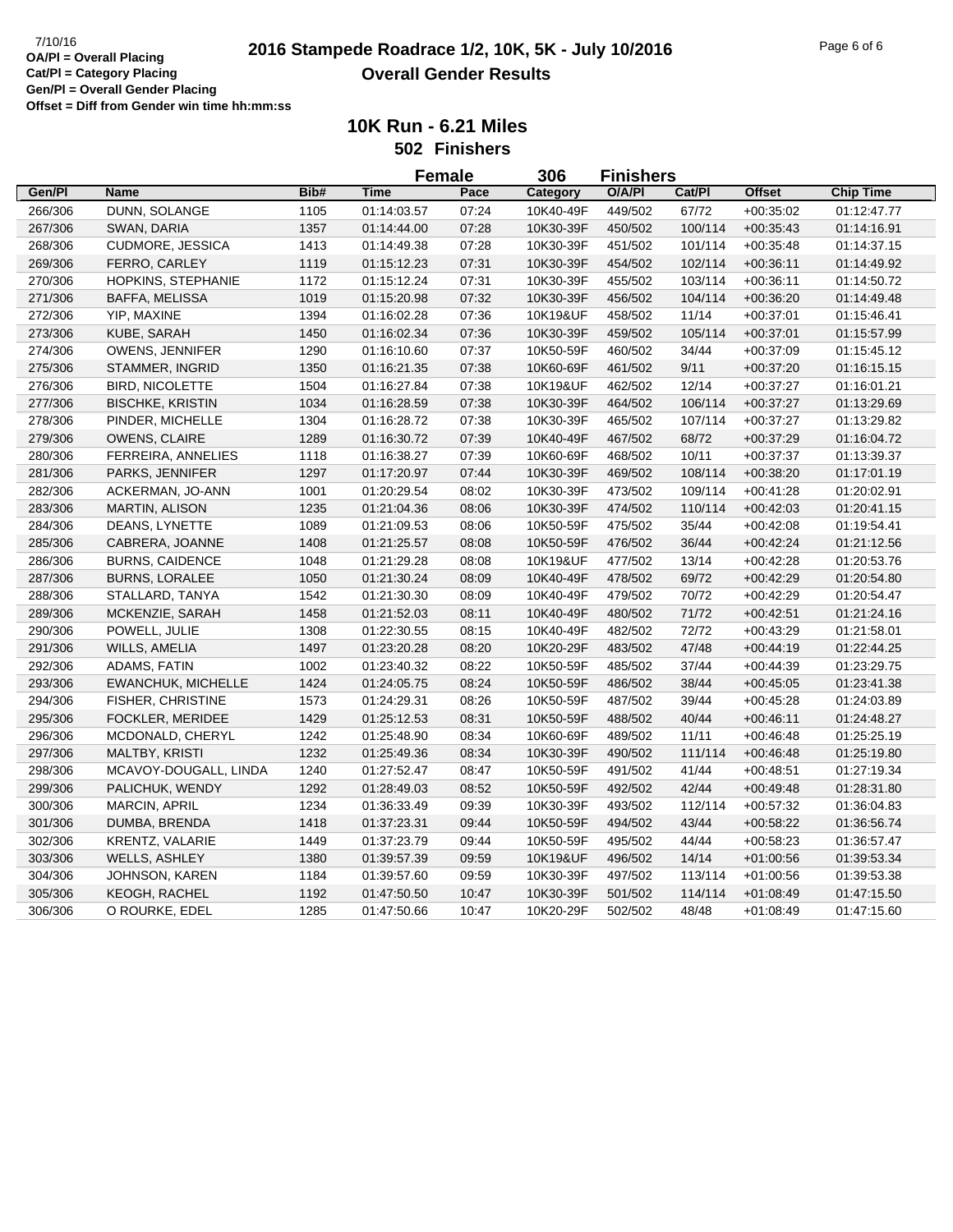**10K Run - 6.21 Miles 502 Finishers**

|        |                              |      | <b>Male</b> |       | 196<br><b>Finishers</b> |        |        |               |                  |
|--------|------------------------------|------|-------------|-------|-------------------------|--------|--------|---------------|------------------|
| Gen/Pl | <b>Name</b>                  | Bib# | Time        | Pace  | Category                | O/A/PI | Cat/Pl | <b>Offset</b> | <b>Chip Time</b> |
| 1/196  | KERR, GEOFF                  | 1446 | 00:34:26.40 | 03:26 | 10K30-39M               | 1/502  | 1/48   | $+00:00:00$   | 00:34:26.09      |
| 2/196  | HOPFNER, GEOFF               | 1171 | 00:34:37.54 | 03:27 | 10K30-39M               | 2/502  | 2/48   | $+00:00:11$   | 00:34:37.22      |
| 3/196  | WICKWARE, DOUG               | 1603 | 00:35:35.75 | 03:33 | 10K20-29M               | 3/502  | 1/25   | $+00:01:09$   | 00:35:35.61      |
| 4/196  | <b>BALEZANTIS, REID</b>      | 1023 | 00:36:01.60 | 03:36 | 10K20-29M               | 4/502  | 2/25   | $+00:01:35$   | 00:36:01.43      |
| 5/196  | VAN BESOUW, JORDAN           | 1570 | 00:36:19.84 | 03:37 | 10K30-39M               | 5/502  | 3/48   | $+00:01:53$   | 00:36:19.47      |
| 6/196  | MURRAY, RYAN                 | 1463 | 00:36:33.03 | 03:39 | 10K30-39M               | 6/502  | 4/48   | $+00:02:06$   | 00:36:32.96      |
| 7/196  | MCBETH, MICHAEL              | 1241 | 00:37:08.17 | 03:42 | 10K50-59M               | 7/502  | 1/37   | $+00:02:41$   | 00:37:07.92      |
| 8/196  | ZAHYNACZ, RYAN               | 1395 | 00:37:27.16 | 03:44 | 10K30-39M               | 8/502  | 5/48   | $+00:03:00$   | 00:37:26.22      |
| 9/196  | THORPE, BRUCE                | 1360 | 00:38:34.09 | 03:51 | 10K50-59M               | 9/502  | 2/37   | $+00.04:07$   | 00:38:33.27      |
| 10/196 | STORCK, ARIC                 | 1354 | 00:39:12.31 | 03:55 | 10K40-49M               | 11/502 | 1/49   | $+00:04:45$   | 00:39:11.39      |
| 11/196 | SPANOS, GEORGE               | 1588 | 00:39:24.26 | 03:56 | 10K40-49M               | 12/502 | 2/49   | $+00:04:57$   | 00:39:21.85      |
| 12/196 | <b>BEATTIE, SEAN</b>         | 1027 | 00:39:59.52 | 03:59 | 10K40-49M               | 13/502 | 3/49   | $+00:05:33$   | 00:39:57.70      |
| 13/196 | LEARMONTH, DAVID             | 1566 | 00:40:07.58 | 04:00 | 10K30-39M               | 14/502 | 6/48   | $+00:05:41$   | 00:40:06.25      |
| 14/196 | FALKE, GUNNAR                | 1115 | 00:41:30.30 | 04:09 | 10K30-39M               | 16/502 | 7/48   | $+00:07:03$   | 00:41:29.08      |
| 15/196 | KLASSEN, LEVI                | 1448 | 00:42:18.40 | 04:13 | 10K19&UM                | 17/502 | 1/12   | $+00:07:52$   | 00:42:16.37      |
| 16/196 | EDWARDS, KEN                 | 1109 | 00:42:23.50 | 04:14 | 10K40-49M               | 18/502 | 4/49   | $+00:07:57$   | 00:42:21.74      |
| 17/196 | LEWIS, MARK                  | 1598 | 00:42:31.02 | 04:15 | 10K40-49M               | 19/502 | 5/49   | $+00:08:04$   | 00:42:22.51      |
| 18/196 | <b>VERSCHOOTE, PETER</b>     | 1591 | 00:42:31.08 | 04:15 | 10K30-39M               | 20/502 | 8/48   | $+00.08:04$   | 00:42:30.14      |
| 19/196 | SINGLETON, REILLY            | 1339 | 00:42:36.48 | 04:15 | 10K19&UM                | 21/502 | 2/12   | $+00:08:10$   | 00:42:34.89      |
| 20/196 | HORNER, OLIVER               | 1444 | 00:42:50.93 | 04:17 | 10K20-29M               | 22/502 | 3/25   | $+00:08:24$   | 00:42:34.12      |
| 21/196 | CHRISTIE, KEVIN              | 1067 | 00:43:27.50 | 04:20 | 10K40-49M               | 24/502 | 6/49   | $+00:09:01$   | 00:43:21.90      |
| 22/196 | VARGAS LAZCANO, ERICK        | 1530 | 00:43:43.50 | 04:22 | 10K30-39M               | 25/502 | 9/48   | $+00:09:17$   | 00:43:26.82      |
| 23/196 | MOORE, BRENDAN               | 1261 | 00:43:44.47 | 04:22 | 10K19&UM                | 26/502 | 3/12   | $+00:09:18$   | 00:43:41.23      |
| 24/196 | GILL, JEFF                   | 1136 | 00:43:52.27 | 04:23 | 10K50-59M               | 27/502 | 3/37   | $+00:09:25$   | 00:43:50.12      |
| 25/196 | DURUSSEL, RYAN               | 1107 | 00:43:54.31 | 04:23 | 10K40-49M               | 28/502 | 7/49   | $+00:09:27$   | 00:43:49.74      |
| 26/196 | PARKER, GILES                | 1296 | 00:43:55.37 | 04:23 | 10K60-69M               | 29/502 | 1/24   | $+00:09:28$   | 00:43:51.22      |
| 27/196 | MARJERRISON, SIMON           | 1521 | 00:44:11.71 | 04:25 | 10K19&UM                | 30/502 | 4/12   | $+00:09:45$   | 00:44:06.64      |
| 28/196 | <b>CLARKSON, BOB</b>         | 1572 | 00:44:37.60 | 04:27 | 10K50-59M               | 32/502 | 4/37   | $+00:10:11$   | 00:44:26.60      |
| 29/196 | ANDERSON, JOHN               | 1546 | 00:44:38.71 | 04:27 | 10K19&UM                | 33/502 | 5/12   | $+00:10:12$   | 00:44:37.12      |
| 30/196 | HICKEY, MICHAEL              | 1163 | 00:44:49.61 | 04:28 | 10K50-59M               | 34/502 | 5/37   | $+00:10:23$   | 00:44:47.58      |
| 31/196 | CANN, BRAD                   | 1055 | 00:44:58.81 | 04:29 | 10K40-49M               | 35/502 | 8/49   | $+00:10:32$   | 00:44:56.02      |
| 32/196 | MOORE, NICK                  | 1462 | 00:45:02.17 | 04:30 | 10K40-49M               | 36/502 | 9/49   | $+00:10:35$   | 00:44:58.87      |
| 33/196 | MCLEOD, SEAN                 | 1252 | 00:45:04.33 | 04:30 | 10K30-39M               | 37/502 | 10/48  | $+00:10:37$   | 00:45:00.97      |
| 34/196 | <b>GHERAN, PAUL</b>          | 1133 | 00:45:05.98 | 04:30 | 10K30-39M               | 39/502 | 11/48  | $+00:10:39$   | 00:45:01.55      |
| 35/196 | DLUGAN, MIKE                 | 1597 | 00:45:51.49 | 04:35 | 10K30-39M               | 40/502 | 12/48  | $+00:11:25$   | 00:45:43.35      |
| 36/196 | FUNK, RON                    | 1128 | 00:46:17.13 | 04:37 | 10K40-49M               | 41/502 | 10/49  | $+00:11:50$   | 00:46:12.91      |
| 37/196 | MCLEOD, GEOFF                | 1249 | 00:46:27.03 | 04:38 | 10K20-29M               | 42/502 | 4/25   | $+00:12:00$   | 00:46:23.36      |
| 38/196 | GHERAN, CHRISTOPHER          | 1131 | 00:46:32.12 | 04:39 | 10K30-39M               | 45/502 | 13/48  | $+00:12:05$   | 00:46:27.47      |
| 39/196 | HODGSON, SCOTT               | 1564 | 00:46:33.47 | 04:39 | 10K60-69M               | 46/502 | 2/24   | +00:12:07     | 00:46:25.97      |
| 40/196 | <b>HAWKINGS, JACK</b>        | 1563 | 00:46:47.02 | 04:40 | 10K60-69M               | 48/502 | 3/24   | $+00:12:20$   | 00:46:41.20      |
| 41/196 | MOORE, ADRIAN                | 1461 | 00:46:47.11 | 04:40 | 10K40-49M               | 49/502 | 11/49  | $+00:12:20$   | 00:46:42.18      |
| 42/196 | SCHULZ, DAVE                 | 1332 | 00:47:25.25 | 04:44 | 10K40-49M               | 50/502 | 12/49  | $+00:12:58$   | 00:47:20.13      |
| 43/196 | CHAU, JASON                  | 1585 | 00:47:34.71 | 04:45 | 10K30-39M               | 52/502 | 14/48  | $+00:13:08$   | 00:47:32.12      |
| 44/196 | RAMSEY, JASON                | 1312 | 00:47:36.05 | 04:45 | 10K40-49M               | 53/502 | 13/49  | $+00:13:09$   | 00:47:24.81      |
| 45/196 | MUNDT, STEFAN                | 1270 | 00:47:42.59 | 04:46 | 10K40-49M               | 54/502 | 14/49  | $+00:13:16$   | 00:47:37.07      |
| 46/196 | MOORE, RYAN                  | 1556 | 00:47:56.34 | 04:47 | 10K20-29M               | 57/502 | 5/25   | $+00:13:29$   | 00:47:37.04      |
| 47/196 | NORDSTROM-YOUNG, TANNER 1465 |      | 00:47:57.81 | 04:47 | 10K20-29M               | 58/502 | 6/25   | $+00:13:31$   | 00:47:55.50      |
| 48/196 | SMITH, SCOTT                 | 1347 | 00:48:04.23 | 04:48 | 10K30-39M               | 60/502 | 15/48  | $+00:13:37$   | 00:47:27.03      |
| 49/196 | LUDBROOK, KEVIN              | 1223 | 00:48:06.15 | 04:48 | 10K50-59M               | 61/502 | 6/37   | $+00:13:39$   | 00:47:35.03      |
| 50/196 | BONAR, DARREN                | 1035 | 00:48:17.05 | 04:49 | 10K30-39M               | 63/502 | 16/48  | $+00:13:50$   | 00:48:14.18      |
| 51/196 | YEO, RYAN                    | 1500 | 00:48:30.37 | 04:51 | 10K40-49M               | 66/502 | 15/49  | $+00:14:03$   | 00:48:20.60      |
| 52/196 | PEARSON, MATTHEW             | 1470 | 00:48:31.87 | 04:51 | 10K40-49M               | 68/502 | 16/49  | $+00:14:05$   | 00:48:20.81      |
| 53/196 | DUNSMORE, STEVE              | 1106 | 00:48:36.47 | 04:51 | 10K40-49M               | 69/502 | 17/49  | $+00:14:10$   | 00:48:18.05      |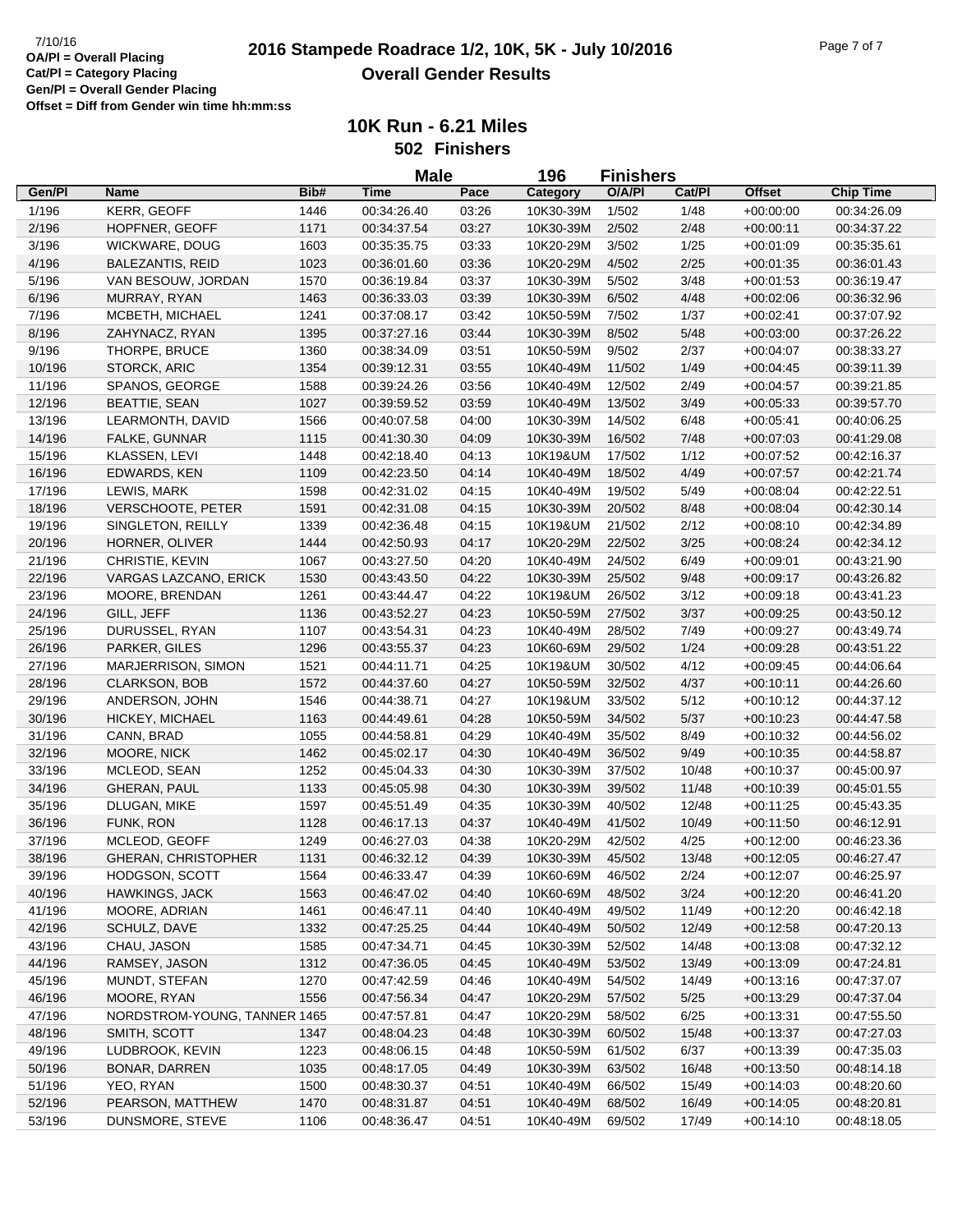|         |                         |      | <b>Male</b> |       | 196       | <b>Finishers</b> |        |               |                  |
|---------|-------------------------|------|-------------|-------|-----------|------------------|--------|---------------|------------------|
| Gen/Pl  | <b>Name</b>             | Bib# | <b>Time</b> | Pace  | Category  | O/A/PI           | Cat/PI | <b>Offset</b> | <b>Chip Time</b> |
| 54/196  | OOSTHUIZEN, SHAUN       | 1525 | 00:48:38.83 | 04:51 | 10K30-39M | 71/502           | 17/48  | $+00:14:12$   | 00:48:36.41      |
| 55/196  | WALKER, MATHEW          | 1531 | 00:48:45.27 | 04:52 | 10K20-29M | 72/502           | 7/25   | $+00:14:18$   | 00:48:31.70      |
| 56/196  | MAJCHER, TYLER          | 1518 | 00:48:45.52 | 04:52 | 10K30-39M | 73/502           | 18/48  | $+00:14:19$   | 00:48:37.56      |
| 57/196  | PATUSCHKA, SVEN         | 1300 | 00:48:47.17 | 04:52 | 10K40-49M | 74/502           | 18/49  | $+00:14:20$   | 00:48:42.06      |
| 58/196  | EWART, PHIL             | 1114 | 00:48:47.42 | 04:52 | 10K50-59M | 75/502           | 7/37   | $+00:14:21$   | 00:48:23.51      |
| 59/196  | WALSH, MAC              | 1492 | 00:48:51.26 | 04:53 | 10K20-29M | 76/502           | 8/25   | $+00:14:24$   | 00:48:48.79      |
| 60/196  | GAUDREAU, FRANCOIS      | 1130 | 00:48:53.84 | 04:53 | 10K40-49M | 77/502           | 19/49  | $+00:14:27$   | 00:48:45.50      |
| 61/196  | URYUMTSEV, SLAVA        | 1606 | 00:48:55.00 | 04:53 | 10K19&UM  | 78/502           | 6/12   | $+00:14:28$   | 00:48:51.56      |
| 62/196  | IRWIN, WADE             | 1180 | 00:49:03.02 | 04:54 | 10K40-49M | 79/502           | 20/49  | $+00:14:36$   | 00:48:55.00      |
| 63/196  | RONALDS, BILL           | 1479 | 00:49:12.77 | 04:55 | 10K40-49M | 80/502           | 21/49  | $+00:14:46$   | 00:48:55.42      |
| 64/196  | CHERRY, TRENT           | 1509 | 00:49:34.93 | 04:57 | 10K40-49M | 82/502           | 22/49  | $+00:15:08$   | 00:49:33.56      |
| 65/196  | <b>MORRIS, CHUCK</b>    | 1264 | 00:50:07.54 | 05:00 | 10K50-59M | 84/502           | 8/37   | $+00:15:41$   | 00:50:06.44      |
| 66/196  | AHENDA, MARK            | 1006 | 00:50:25.06 | 05:02 | 10K20-29M | 88/502           | 9/25   | $+00:15:58$   | 00:50:20.99      |
| 67/196  | MCLEOD, RICK            | 1250 | 00:50:25.60 | 05:02 | 10K60-69M | 89/502           | 4/24   | $+00:15:59$   | 00:50:15.37      |
| 68/196  | <b>BROOKSON, TRAVIS</b> | 1506 | 00:50:26.55 | 05:02 | 10K40-49M | 90/502           | 23/49  | $+00:16:00$   | 00:50:20.57      |
| 69/196  | MORGAN, DARCY           | 1608 | 00:50:39.02 | 05:03 | 10K50-59M | 93/502           | 9/37   | $+00:16:12$   | 00:50:26.61      |
|         |                         |      | 00:50:50.13 |       |           |                  |        |               |                  |
| 70/196  | KASHLAK, ADAM           | 1189 |             | 05:05 | 10K20-29M | 94/502           | 10/25  | $+00:16:23$   | 00:50:37.36      |
| 71/196  | CAMPBELL, MICHAEL       | 1054 | 00:50:53.23 | 05:05 | 10K50-59M | 96/502           | 10/37  | $+00:16:26$   | 00:50:44.13      |
| 72/196  | BAKX, KYLE              | 1547 | 00:51:06.61 | 05:06 | 10K30-39M | 97/502           | 19/48  | $+00:16:40$   | 00:50:52.94      |
| 73/196  | SMITH, KEVIN            | 1526 | 00:51:46.46 | 05:10 | 10K60-69M | 103/502          | 5/24   | $+00:17:20$   | 00:51:33.76      |
| 74/196  | LESLIE, JORDAN          | 1212 | 00:51:59.09 | 05:11 | 10K20-29M | 105/502          | 11/25  | $+00:17:32$   | 00:51:50.37      |
| 75/196  | ZALMANOWITZ, JASON      | 1396 | 00:52:14.95 | 05:13 | 10K30-39M | 110/502          | 20/48  | $+00:17:48$   | 00:52:07.80      |
| 76/196  | HATCHER, DION           | 1157 | 00:52:19.63 | 05:13 | 10K40-49M | 112/502          | 24/49  | $+00:17:53$   | 00:51:43.49      |
| 77/196  | SCHMIDT, NORM           | 1483 | 00:52:26.59 | 05:14 | 10K50-59M | 114/502          | 11/37  | $+00:18:00$   | 00:52:14.96      |
| 78/196  | <b>UONG, DARREN</b>     | 1364 | 00:52:27.41 | 05:14 | 10K20-29M | 115/502          | 12/25  | $+00:18:01$   | 00:52:20.23      |
| 79/196  | JONES, GREG             | 1185 | 00:52:36.58 | 05:15 | 10K40-49M | 117/502          | 25/49  | $+00:18:10$   | 00:52:15.80      |
| 80/196  | HAFICHUK, DOUG          | 1562 | 00:52:40.09 | 05:16 | 10K30-39M | 119/502          | 21/48  | $+00:18:13$   | 00:52:28.85      |
| 81/196  | WARD, PHILIP            | 1378 | 00:52:55.43 | 05:17 | 10K40-49M | 122/502          | 26/49  | $+00:18:29$   | 00:52:18.62      |
| 82/196  | <b>MYERS, CHRIS</b>     | 1274 | 00:53:18.49 | 05:19 | 10K20-29M | 127/502          | 13/25  | $+00:18:52$   | 00:53:07.31      |
| 83/196  | FAVOT, ENOS             | 1117 | 00:53:25.34 | 05:20 | 10K60-69M | 130/502          | 6/24   | $+00:18:58$   | 00:53:20.60      |
| 84/196  | LAIRSON, XAVIER         | 1207 | 00:53:28.39 | 05:20 | 10K19&UM  | 132/502          | 7/12   | $+00:19:01$   | 00:53:19.89      |
| 85/196  | LAIRSON, JADEN          | 1206 | 00:53:28.60 | 05:20 | 10K40-49M | 133/502          | 27/49  | $+00:19:02$   | 00:53:20.18      |
| 86/196  | SNOW, PETER             | 1349 | 00:53:38.47 | 05:21 | 10K40-49M | 136/502          | 28/49  | $+00:19:12$   | 00:53:23.23      |
| 87/196  | <b>GREER, CONRAD</b>    | 1437 | 00:53:40.45 | 05:22 | 10K50-59M | 137/502          | 12/37  | $+00:19:14$   | 00:53:33.38      |
| 88/196  | HOLT, JASON             | 1170 | 00:53:55.97 | 05:23 | 10K40-49M | 139/502          | 29/49  | $+00:19:29$   | 00:53:31.28      |
| 89/196  | <b>BENNETT, STUART</b>  | 1402 | 00:54:00.30 | 05:24 | 10K40-49M | 142/502          | 30/49  | $+00:19:33$   | 00:53:50.34      |
| 90/196  | KALHS, KRISTOPHER       | 1445 | 00:54:05.43 | 05:24 | 10K20-29M | 144/502          | 14/25  | $+00:19:39$   | 00:53:57.32      |
| 91/196  | RAFF, TIM               | 1311 | 00:54:23.62 | 05:26 | 10K50-59M | 148/502          | 13/37  | $+00:19:57$   | 00:53:56.84      |
| 93/196  | BENNETT, LACHLAN        | 1401 | 00:54:31.25 | 05:27 | 10K19&UM  | 151/502          | 8/12   | $+00:20:04$   | 00:54:21.16      |
| 92/196  | <b>BENOIT, OLIVIER</b>  | 1502 | 00:54:31.25 | 05:27 | 10K30-39M | 150/502          | 22/48  | $+00:20:04$   | 00:54:08.03      |
| 94/196  | MA, JOSEPH              | 1456 | 00:54:43.06 | 05:28 | 10K19&UM  | 154/502          | 9/12   | $+00:20:16$   | 00:54:36.58      |
| 95/196  | WITTAL, JOHN            | 1390 | 00:54:49.59 | 05:28 | 10K19&UM  | 156/502          | 10/12  | $+00:20:23$   | 00:54:28.08      |
| 96/196  | WARD, COLIN             | 1493 | 00:54:51.09 | 05:29 | 10K30-39M | 157/502          | 23/48  | $+00:20:24$   | 00:54:23.74      |
| 97/196  | DA COSTA GOMEZ, FELIX   | 1084 | 00:54:57.61 | 05:29 | 10K50-59M | 159/502          | 14/37  | $+00:20:31$   | 00:54:55.85      |
| 98/196  | BOWEN, VAUGHAN          |      | 00:55:00.70 | 05:30 | 10K60-69M | 161/502          |        |               |                  |
|         |                         | 1560 |             |       |           |                  | 7/24   | $+00:20:34$   | 00:54:56.92      |
| 99/196  | HASHEMIAN, ALI          | 1439 | 00:55:04.07 | 05:30 | 10K30-39M | 162/502          | 24/48  | $+00:20:37$   | 00:55:01.97      |
| 100/196 | BRAZENDALE, ALAN        | 1039 | 00:55:10.40 | 05:31 | 10K30-39M | 164/502          | 25/48  | $+00:20:44$   | 00:54:55.84      |
| 101/196 | HEINRICHS, EUGENE       | 1160 | 00:55:27.75 | 05:32 | 10K50-59M | 168/502          | 15/37  | $+00:21:01$   | 00:55:16.24      |
| 102/196 | FISHER, GREG            | 1121 | 00:55:33.60 | 05:33 | 10K50-59M | 172/502          | 16/37  | $+00:21:07$   | 00:55:20.21      |
| 103/196 | MCNALLY, SEAN           | 1555 | 00:55:34.87 | 05:33 | 10K40-49M | 174/502          | 31/49  | $+00:21:08$   | 00:55:31.80      |
| 104/196 | HILDEBRANDT, DALE       | 1164 | 00:55:42.19 | 05:34 | 10K60-69M | 175/502          | 8/24   | $+00:21:15$   | 00:55:25.24      |
| 105/196 | HINTON, THOM            | 1167 | 00:55:44.52 | 05:34 | 10K30-39M | 176/502          | 26/48  | $+00:21:18$   | 00:55:27.96      |
| 106/196 | KITTLITZ, KEN           | 1198 | 00:55:53.81 | 05:35 | 10K50-59M | 179/502          | 17/37  | $+00:21:27$   | 00:55:45.47      |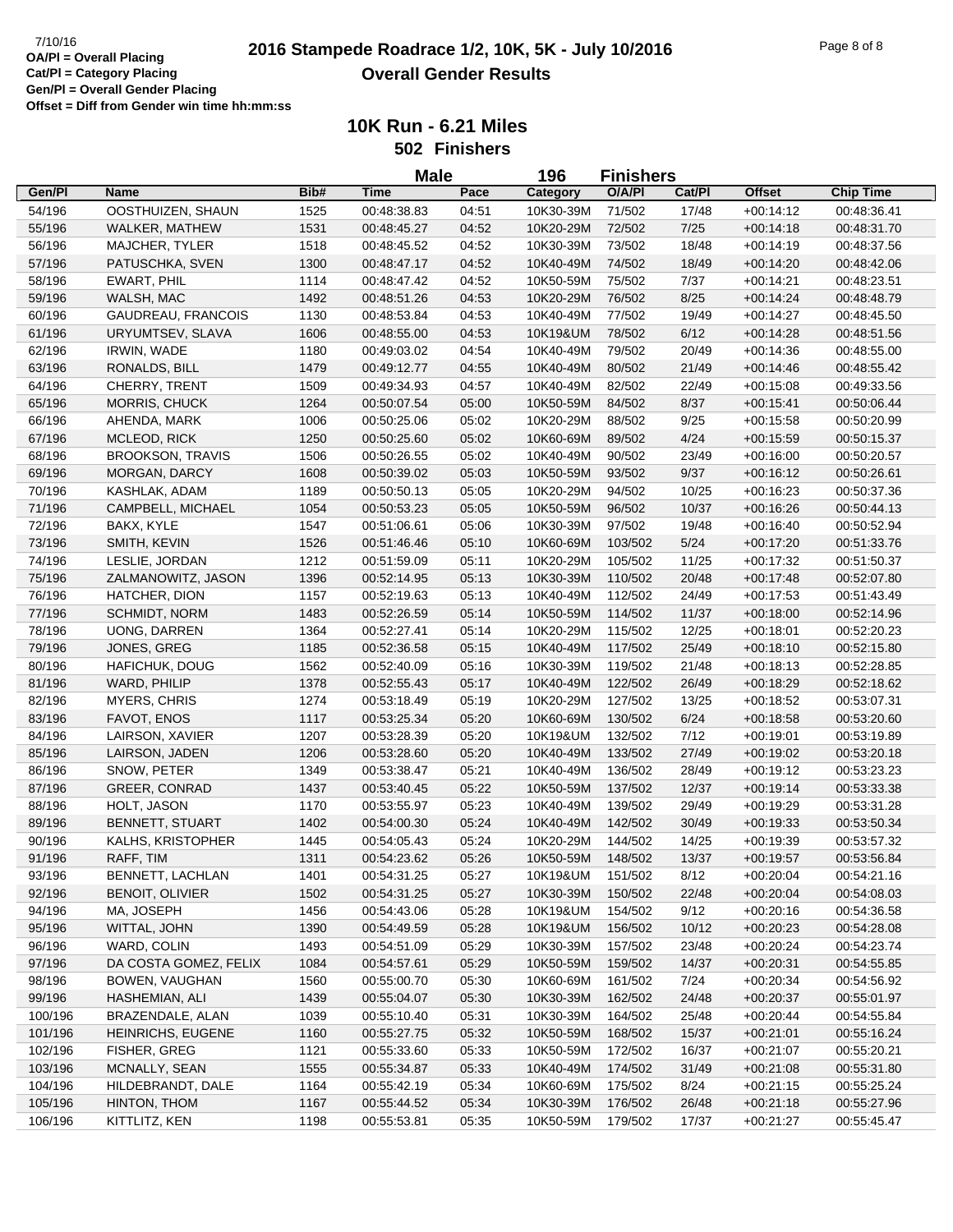|         |                         |      | <b>Male</b> |       | 196<br><b>Finishers</b> |         |        |               |                  |
|---------|-------------------------|------|-------------|-------|-------------------------|---------|--------|---------------|------------------|
| Gen/Pl  | <b>Name</b>             | Bib# | <b>Time</b> | Pace  | Category                | O/A/PI  | Cat/Pl | <b>Offset</b> | <b>Chip Time</b> |
| 107/196 | EDWARDS, JONAH          | 1108 | 00:55:56.35 | 05:35 | 10K30-39M               | 180/502 | 27/48  | $+00:21:29$   | 00:55:39.99      |
| 108/196 | BRADLEY, RYAN           | 1037 | 00:55:59.90 | 05:35 | 10K30-39M               | 181/502 | 28/48  | $+00:21:33$   | 00:55:35.84      |
| 109/196 | MARJERRISON, DOUGLAS    | 1519 | 00:56:15.87 | 05:37 | 10K50-59M               | 184/502 | 18/37  | $+00:21:49$   | 00:56:09.85      |
| 110/196 | CRUZ, PEDRO             | 1610 | 00:56:19.10 | 05:37 | 10K40-49M               | 185/502 | 32/49  | $+00:21:52$   | 00:56:13.51      |
| 111/196 | BRYDLE, GRANT           | 1046 | 00:56:22.51 | 05:38 | 10K60-69M               | 186/502 | 9/24   | $+00:21:56$   | 00:55:56.19      |
| 112/196 | YELLIN, ALLAN           | 1393 | 00:56:32.02 | 05:39 | 10K60-69M               | 189/502 | 10/24  | $+00:22:05$   | 00:56:24.58      |
| 113/196 | TOMECEK, PETER          | 1362 | 00:56:44.69 | 05:40 | 10K20-29M               | 190/502 | 15/25  | $+00:22:18$   | 00:56:30.12      |
| 114/196 | BIRD, NATHAN            | 1405 | 00:56:46.98 | 05:40 | 10K19&UM                | 192/502 | 11/12  | $+00:22:20$   | 00:56:20.20      |
| 115/196 | FREIBURGER, RON         | 1127 | 00:56:53.60 | 05:41 | 10K60-69M               | 194/502 | 11/24  | $+00:22:27$   | 00:56:32.66      |
| 116/196 | LAMBERT, SEAN           | 1209 | 00:56:58.92 | 05:41 | 10K40-49M               | 195/502 | 33/49  | $+00:22:32$   | 00:56:45.84      |
| 117/196 | <b>BAGNALL, PATRICK</b> | 1020 | 00:57:00.35 | 05:42 | 10K60-69M               | 196/502 | 12/24  | $+00:22:33$   | 00:56:50.90      |
| 118/196 | BAKALIK, JAN            | 1021 | 00:57:33.26 | 05:45 | 10K60-69M               | 206/502 | 13/24  | $+00:23:06$   | 00:57:24.20      |
| 119/196 | MOCH, DARCY             | 1259 | 00:57:34.46 | 05:45 | 10K50-59M               | 208/502 | 19/37  | $+00:23:08$   | 00:57:18.93      |
| 120/196 | HOPWOOD, BRIAN          | 1442 | 00:57:53.32 | 05:47 | 10K40-49M               | 214/502 | 34/49  | $+00:23:26$   | 00:57:43.83      |
| 121/196 | KOKOTT, RYAN            | 1200 | 00:57:56.46 | 05:47 | 10K40-49M               | 215/502 | 35/49  | $+00:23:30$   | 00:57:45.73      |
| 122/196 | LEWIS, JONATHAN         | 1593 | 00:58:14.72 | 05:49 | 10K40-49M               | 220/502 | 36/49  | $+00:23:48$   | 00:57:41.49      |
| 123/196 | EVANS, WILLIAM          | 1594 | 00:58:16.36 | 05:49 | 10K50-59M               | 221/502 | 20/37  | $+00:23:49$   | 00:58:02.70      |
| 124/196 | DELONG, WILLIAM         | 1092 | 00:58:28.47 | 05:50 | 10K20-29M               | 226/502 | 16/25  | $+00:24:02$   | 00:58:00.90      |
| 125/196 | BULITZ, WAYNE           | 1407 | 00:58:36.36 | 05:51 | 10K50-59M               | 230/502 | 21/37  | $+00:24:09$   | 00:58:18.71      |
| 126/196 | ROSS, STEVE             | 1324 | 00:58:45.53 | 05:52 | 10K30-39M               | 234/502 | 29/48  | $+00:24:19$   | 00:58:06.45      |
| 127/196 | JOHNSON, JEFFREY        | 1183 | 00:58:47.15 | 05:52 | 10K30-39M               | 236/502 | 30/48  | $+00:24:20$   | 00:58:12.85      |
| 128/196 | TONKIN, CHRISTOPHER     | 1569 | 00:58:51.80 | 05:53 | 10K30-39M               | 239/502 | 31/48  | $+00:24:25$   | 00:58:36.55      |
| 129/196 | <b>BRITTON, TREVOR</b>  | 1044 | 00:58:56.86 | 05:53 | 10K20-29M               | 241/502 | 17/25  | $+00:24:30$   | 00:58:42.61      |
| 130/196 | WYLIE, MIKE             | 1599 | 00:58:56.92 | 05:53 | 10K60-69M               | 242/502 | 14/24  | $+00:24:30$   | 00:58:41.51      |
| 131/196 | WYLIE, IAN              | 1600 | 00:58:57.06 | 05:53 | 10K20-29M               | 243/502 | 18/25  | $+00:24:30$   | 00:58:41.75      |
| 132/196 | <b>BELANGER, JEFF</b>   | 1017 | 00:59:04.47 | 05:54 | 10K30-39M               | 246/502 | 32/48  | $+00:24:38$   | 00:58:29.89      |
| 133/196 | ROMANO, ALBERTO         | 1319 | 00:59:10.44 | 05:55 | 10K40-49M               | 248/502 | 37/49  | $+00:24:44$   | 00:58:51.46      |
| 134/196 | ARDELIAN, BLAINE        | 1012 | 00:59:11.50 | 05:55 | 10K60-69M               | 249/502 | 15/24  | $+00:24:45$   | 00:58:45.56      |
| 135/196 | COOPER, DWAYNE          | 1073 | 00:59:13.73 | 05:55 | 10K40-49M               | 251/502 | 38/49  | $+00:24:47$   | 00:59:00.96      |
| 136/196 | CHANT, WADE             | 1063 | 00:59:14.19 | 05:55 | 10K40-49M               | 252/502 | 39/49  | $+00:24:47$   | 00:58:37.90      |
| 137/196 | ELLIOTT, ALBERT         | 1420 | 00:59:22.20 | 05:56 | 10K60-69M               | 255/502 | 16/24  | $+00:24:55$   | 00:58:59.58      |
| 138/196 | BELANGER, COREY         | 1016 | 00:59:40.60 | 05:58 | 10K40-49M               | 256/502 | 40/49  | $+00:25:14$   | 00:59:05.92      |
| 139/196 | ZUMBRUNN, STEVE         | 1501 | 00:59:52.33 | 05:59 | 10K50-59M               | 262/502 | 22/37  | $+00:25:25$   | 00:59:31.26      |
| 140/196 | CHASSE, LUC             | 1064 | 01:00:30.76 | 06:03 | 10K50-59M               | 271/502 | 23/37  | $+00:26:04$   | 01:00:05.80      |
| 141/196 | ARTEAGA, MAURICIO       | 1015 | 01:00:45.68 | 06:04 | 10K20-29M               | 277/502 | 19/25  | $+00:26:19$   | 01:00:34.05      |
| 142/196 | EDWARDS, MARK           | 1110 | 01:00:46.43 | 06:04 | 10K30-39M               | 278/502 | 33/48  | $+00:26:20$   | 01:00:17.66      |
| 143/196 | NIXON, JARRETT          | 1281 | 01:00:50.32 | 06:05 | 10K30-39M               | 283/502 | 34/48  | $+00:26:23$   | 01:00:31.13      |
| 144/196 | REA, PAUL               | 1475 | 01:00:58.19 | 06:05 | 10K40-49M               | 285/502 | 41/49  | $+00:26:31$   | 01:00:48.42      |
| 145/196 | HALPENNY, CURT          | 1550 | 01:01:03.00 | 06:06 | 10K50-59M               | 288/502 | 24/37  | $+00:26:36$   | 01:00:35.61      |
| 146/196 | <b>MARTIN, CLAYTON</b>  | 1236 | 01:01:13.24 | 06:07 | 10K30-39M               | 293/502 | 35/48  | $+00.26:46$   | 01:00:50.31      |
| 147/196 | DOUGLAS, KIM            | 1101 | 01:01:23.65 | 06:08 | 10K50-59M               | 297/502 | 25/37  | $+00:26:57$   | 01:01:16.87      |
| 148/196 | PANDILA, AMAR           | 1293 | 01:01:23.79 | 06:08 | 10K50-59M               | 298/502 | 26/37  | $+00.26:57$   | 01:00:57.42      |
| 149/196 | SAVAGE, JEFF            | 1328 | 01:01:24.05 | 06:08 | 10K20-29M               | 299/502 | 20/25  | $+00:26:57$   | 01:01:12.53      |
| 150/196 | JANUSC, TRISTAN         | 1182 | 01:01:33.72 | 06:09 | 10K30-39M               | 303/502 | 36/48  | $+00:27:07$   | 01:01:13.09      |
| 151/196 | SNELL, FRED             | 1348 | 01:01:42.03 | 06:10 | 10K60-69M               | 306/502 | 17/24  | $+00:27:15$   | 01:01:37.38      |
| 152/196 | DOWELL, LIAM            | 1103 | 01:01:53.75 | 06:11 | 10K19&UM                | 310/502 | 12/12  | $+00:27:27$   | 01:01:32.82      |
| 153/196 | SMITH, LEE              | 1345 | 01:01:55.37 | 06:11 | 10K40-49M               | 311/502 | 42/49  | $+00:27:28$   | 01:01:25.66      |
| 154/196 | PETERS, REBECCA         | 1577 | 01:01:57.21 | 06:11 | 10K40-49M               | 312/502 | 43/49  | $+00:27:30$   | 01:01:38.97      |
| 155/196 | AHENDA, ALLOYS          | 1004 | 01:02:29.50 | 06:14 | 10K50-59M               | 319/502 | 27/37  | $+00:28:03$   | 01:02:21.76      |
| 156/196 | LIANG, BRIAN            | 1214 | 01:03:01.54 | 06:18 | 10K20-29M               | 322/502 | 21/25  | $+00:28:35$   | 01:02:31.41      |
| 157/196 | HUGHES, KENNY           | 1177 | 01:03:05.55 | 06:18 | 10K20-29M               | 326/502 | 22/25  | $+00:28:39$   | 01:02:41.97      |
| 158/196 | FIELD, STEVE            | 1120 | 01:03:07.29 | 06:18 | 10K50-59M               | 328/502 | 28/37  | $+00.28:40$   | 01:03:06.35      |
| 159/196 | DOWELL, JONATHAN        | 1102 | 01:03:10.29 | 06:19 | 10K40-49M               | 330/502 | 44/49  | $+00:28:43$   | 01:02:49.16      |